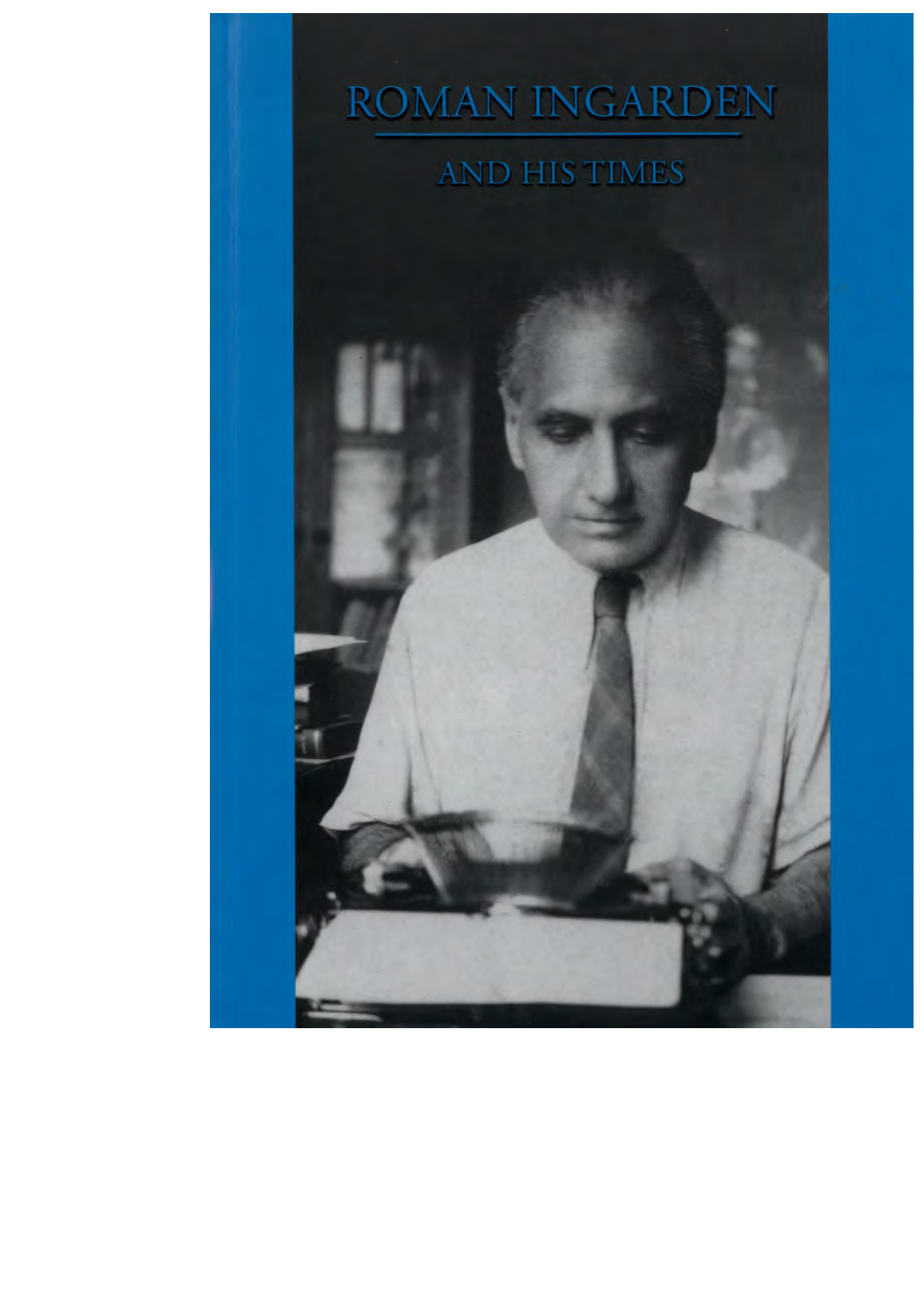## **ROMAN INGARDEN AND HIS TIMES**

edited by

Dominika Czakon Natalia Anna Michna Leszek Sosnowski



Krakow 2020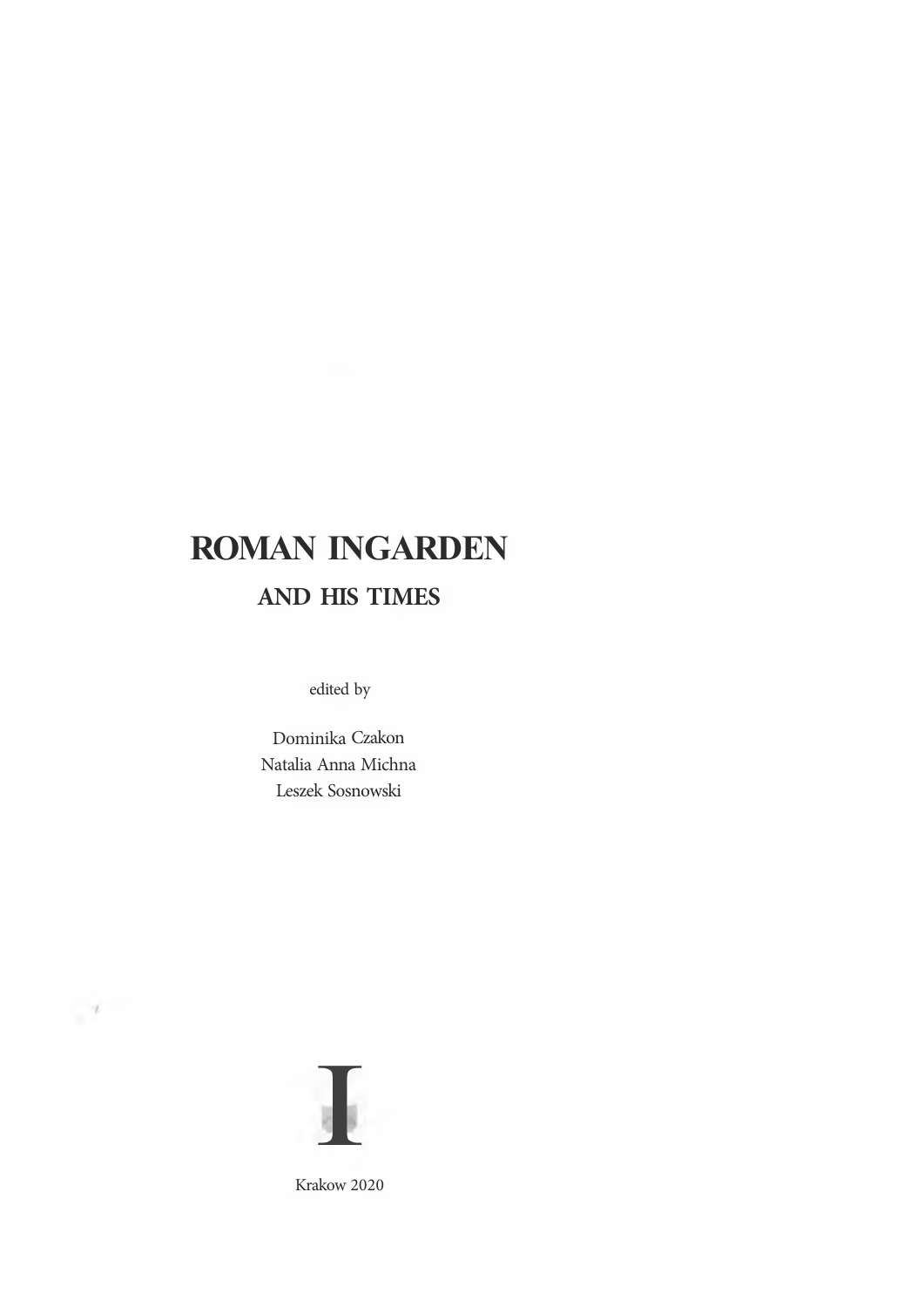© Copyright by Wydzia! Filozoficzny UJ and Dominika Czakon, Natalia Anna Michna, Leszek Sosnowski, Krak6w 2019

Review Jeff Mitscherling Władysław Stróżewski

Proofreading Keith Horechko

Cover design Agnieszka Gogola

ISBN 978-83-8138-103-l (print) ISBN 978-83-8138-210-6 (on-line, pdf)

The publication is financed by the Ministry of Science and Higher Education of the Republic of Poland under the program ,,DIALOG" in the years 2019-2020

#### KSIĘGARNIA AKADEMICKA

ul. św. Anny 6, 31-008 Kraków tel./faks: 12 431-27-43, 12 421-13-87 e-mail: akademicka@akademicka.pl https://akademicka.pl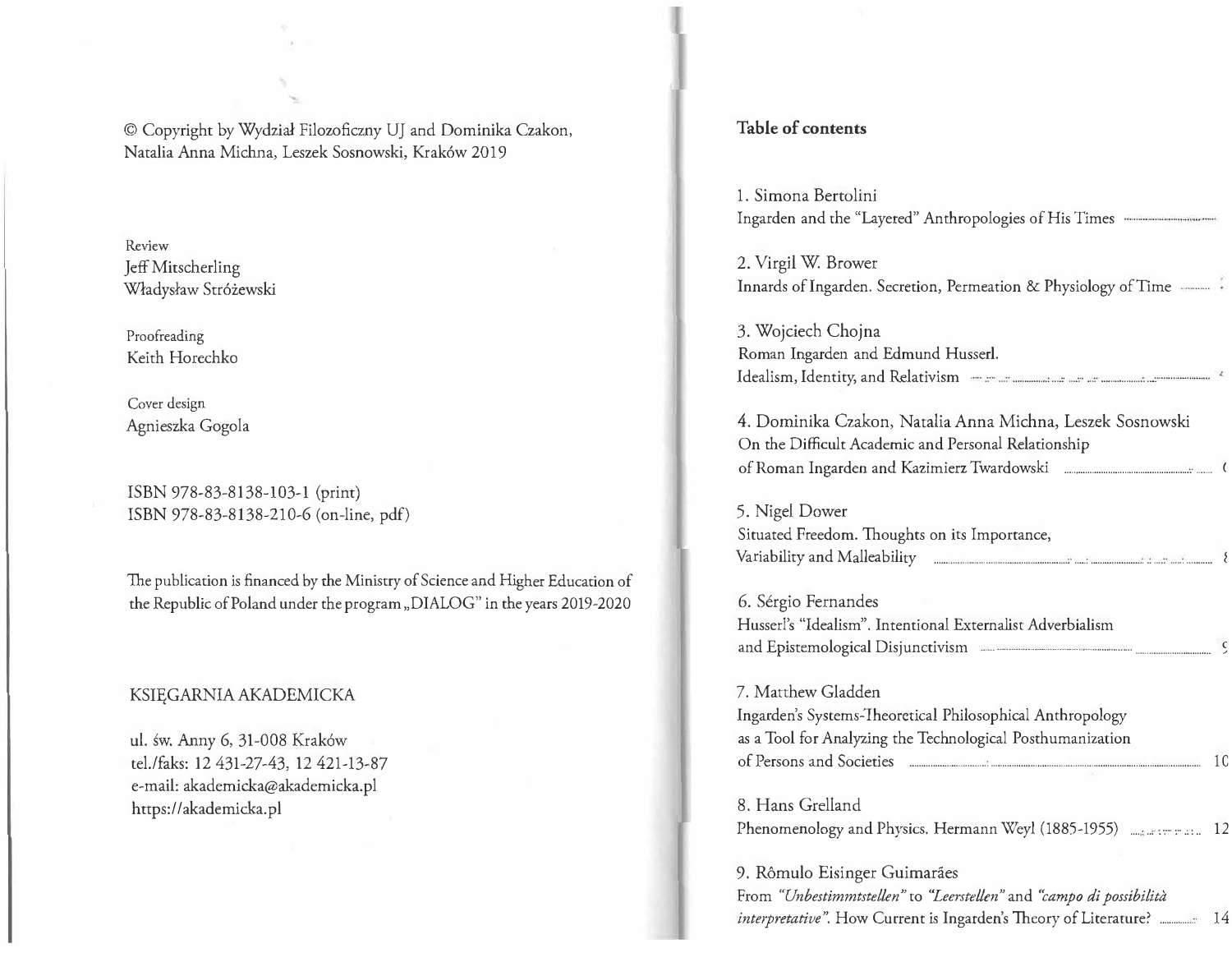### **VIRGIL W. BROWER**

Charles University **in** Prague

## **Innards of Ingarden**  Secretion, Permeation & Physiology of Time<sup>1</sup>

#### **Abstract**

This project begins with the selective sensory experience suggested by lngarden followed by an insensitivity he insinuates to digestive processes. This is juxtaposed with an oenological explanation of phenomenal sedimentation offered by Jean-Luc Marion. It compares the dynamics of time in the former with the those of wine in the latter. Emphasis is given to lngarden's insinuation of time as fluid, liquid, or aquatic. It revisits Ingarden's physiological explanations of partially-open systems by way of the bilateral excretion and absorption of semi-permeable cellular membranes. The importance he eventually grants to inner secretion is considered alongside perspiration and salivation collateral to skin and membranes. It suggests that Ingarden's interest in thermoregulation, partial permeation, and secretion invites alternative conceptions of temporal consciousness in physiological experiences beyond sequential and linear clock-time and/or Kantian intuition. Temporality experienced as temperance becomes discernible at a permeable point in which the sedimentation of Husserl, the maturation of Marion, and the fluidity and secretion of Ingarden mix and mingle into the taste of time.

**Keywords:** sensation, biochemistry, wine, temperance, systems theory

<sup>&</sup>lt;sup>1</sup> This study is a part of the research project "Christianity after Christendom: Paradoxes of Theological Turns in Contemporary Culture," Univerzita Karlova, Praha, PRJMUS/ HUM/23.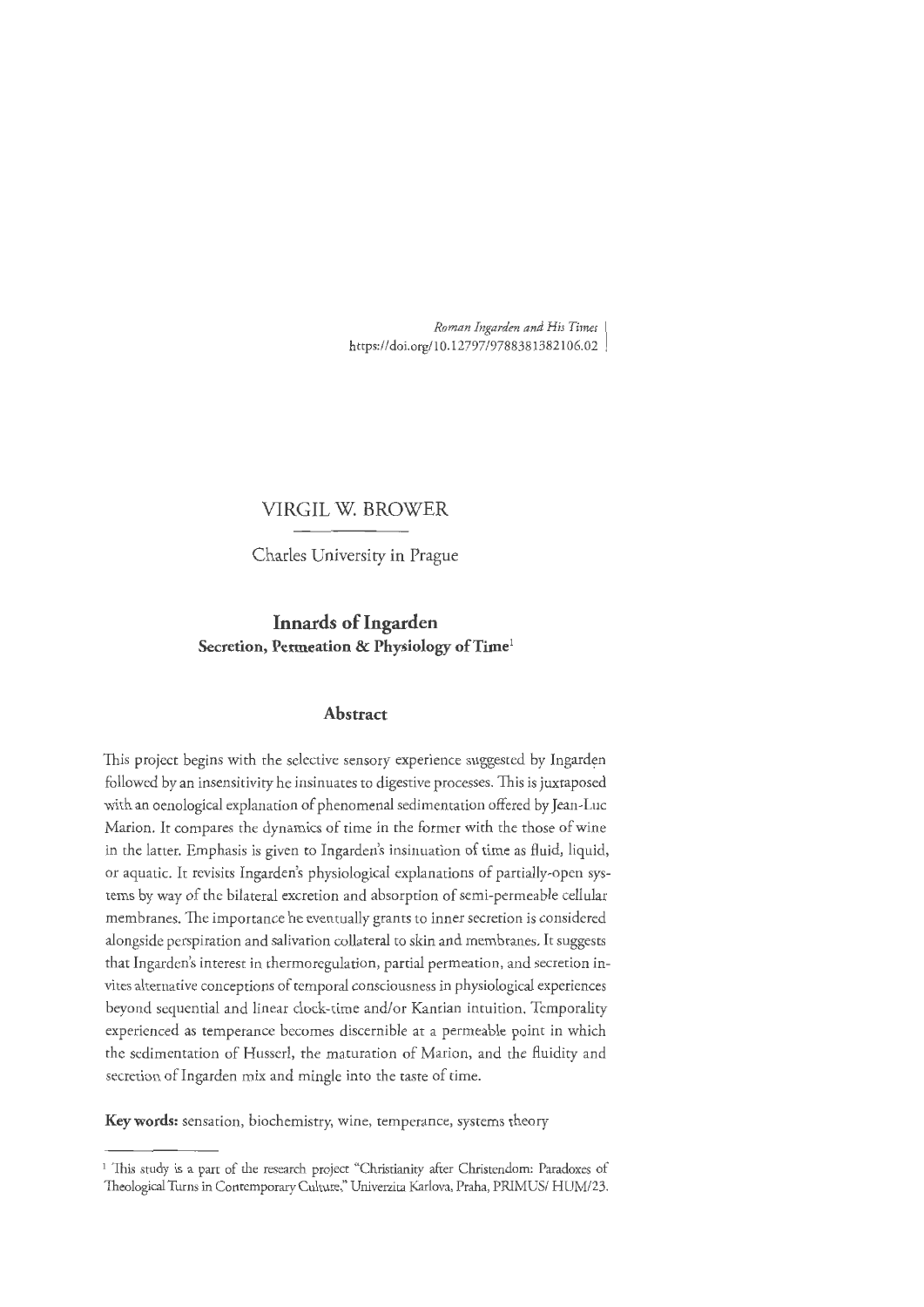All of one nature, of one substance bred, Did lately meet in the intestine shock [...]  $\sim$  *Henry IV*, Pt. 1<sup>2</sup>

[...] a persistent object remains as identically the same in the incessantly new instants of time for as long as it exists. If we find something new in it in the newly incipient instants of time, it is either processes that are existentially interconnected with it, which sometimes  $-$  as we say  $-$  play out in its innards *[Innern][ ..* . ]

 $\sim$ Ingarden<sup>3</sup>

#### **Gustative Allusions**

Burrowed within a startling digression on physiology, Ingarden draws attention to delimited human experience and optical selectivity.

[O]nly a quite restricted part of the spectrum of electromagnetic waves (or photons) can set off photochemical reactions in the eye which are accompanied by the phenomena of light and color, whereas no such phenomena occur outside of this region of waves. Perhaps there are *corresponding chemical processes* of the eye also for ocher wavelengths. But they are somehow mute or blind, and therefore procure for us no information. One could say that the eye is structured in such a way that it is isolated or shielded from the outside world in this respect.<sup>4</sup>

<sup>2</sup>Act 1, Sc. 1, lines 11-12.

<sup>3</sup> Roman Ingarden, *Controversy Over the Existence of the World,* vol. 1, trans. Arthur *Szyle*wicz (Frankfurt am Main: Peter Lang, 2013), 252. This essay endeavors to attend not only to the innards of any presumed persistent object but also to the innards of any "we" that might "find something new in it."

<sup>4</sup> Idem, *Man and Value*, *trans. Arthur Szylewicz* (Wien: Philosophia Verlag, 1983), 93-4; italics added. Cf. literary use of *shielding-oneself* by comparable "blindness and deafness to [ .. . ) events of the real world" in §62 of idem, *The Literary Work of Art: An Investigation of the Borderlines of Ontology, Logic, and Theory of Literature,* trans. George G. Grabowicz (Evanston, IL: Northwestern University Press, 1973), 334~5.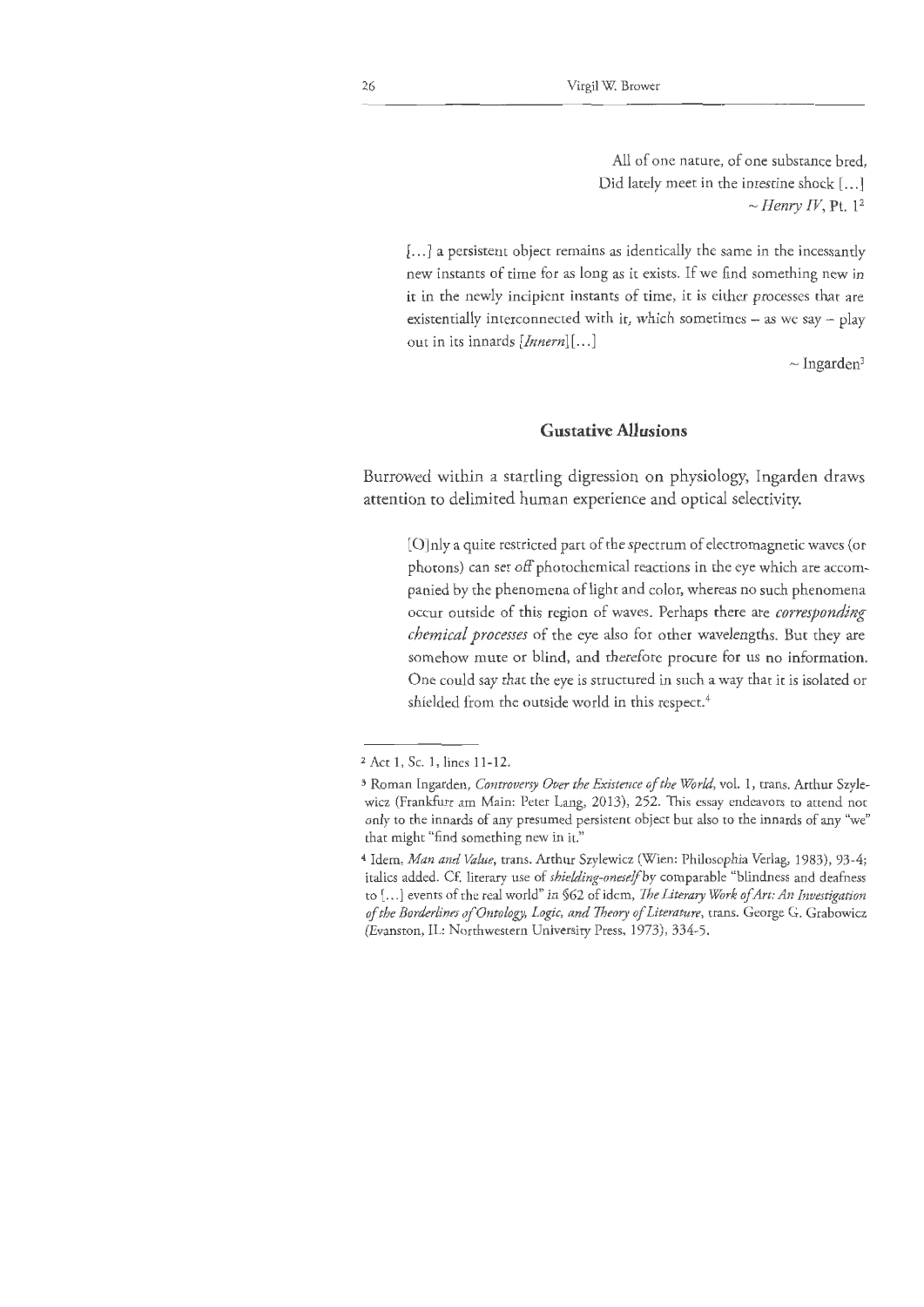The sensory lifeform "has only a certain definite selection of sensations"5 shielded from "a rumult of data."6 Data would otherwise overwhelm and debilitate. There's an almost automatic attunement. The human "possesses only a very limited number of variously attuned sense organs that are not adapted to all the modalities of the processes which are continually impinging on, and perhaps even penetrating, [one's] body."<sup>7</sup>

[T]he human body feels [its] body from within, and thereby feels [ ... ] this way or that  $[...]$ . A new, noteworthy, selection is thereby carried out [...] a selection from all the possible data which could reach us, but do not in fact do so. Of the 'normal' processes of our *body [in unserem* Leibe], *we (luckily) experience nothing at all,* for example, of the diverse *chemical digestive processes* [iiber die mannigfachen chemischen Verdauungsprozesse (gliicklicherweise) *gar nichts.]* "<sup>8</sup>

A happy fate of natural selection is gustatory adumbration. Its sensory information is shielded from digestive processes. Luckily, experience is spared digestive disgust. The word 'taste' is not mentioned. Neither gustation nor disgust is explicit. Yet the enthymematic punchline would be something akin to: thank god we don't taste digestion. Luckily, we don't chemically experience digestion. 9 We happily don't taste with our intestines.

<sup>9</sup>Colloquially, digestion is often considered to begin once acid-chyme enters the duodenum into the stomach. But the nearly instantaneous sweetness tasted upon placing starch or bread in the mouth is also the result of digestive enzymes (e.g., maltase or amylase) secreted by and within the oral cavity in the presence of complex carbohydrates. These are broken down into simpler sugars prior even to being swallowed. It is worth considering that gusration necessarily entails some such experiential valence of'digestion,' as such. There is perhaps no gustative experience exclusively distinct from such "chemical digestive processes." One might amend Ingarden's happy/lucky [glücklich] physiology with a counter-joke: Luckily, we experience di*verse chemical* digestive processes *otherwise gustation might experience nothing at all.* 

<sup>5</sup> Idem, *Man and Value,* 93.

*<sup>6</sup>*Ibid., 94; italics added.

<sup>7</sup>Ibid.

<sup>8</sup>Ibid., 95; idem, *Ober die Verantwortung: Ihre ontischen Fundamente* (Stuttgart: Reclam, 1970), 87; italics added. (Such sensory selectivity is not limited only to *human* lifeforms.)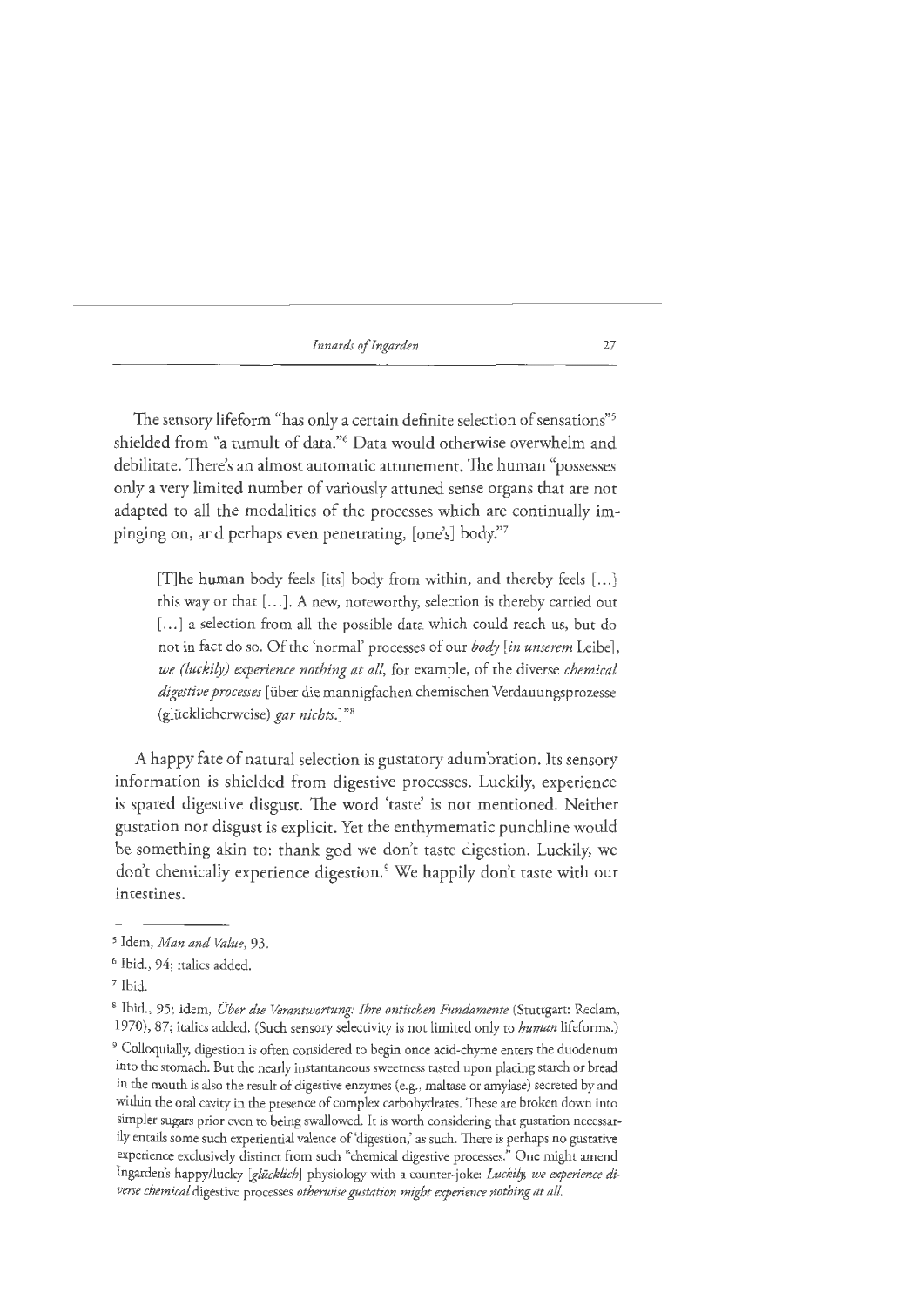This is a witty employment of comic repugnance to stimulate a snickering<sup>10</sup> sigh of relief. If wit is at play, Freud would draw attention to what remains unspoken: [b] the "the repressed element" to which it only alludes, which he insists is entangled in [a] the *motive* for telling it.<sup>11</sup> This paper endeavors to consider the possible experiential and phenomenological relationships between the two.

The excluded element is explicit: [b] *gustatory experience.* In the ethical scope from which it is excluded, one possible 'motive' for Ingarden is [a] *to radically reconsider the experience of time,* necessary for critical understandings of freedom and responsibility: "There is no duration of that which belongs to the now, and *in fact, there is no 'duration' (at all)* [ ... ] ." *"Strangely enough, the succession* of past, present, and future *would not be ontical!y correct,* no matter how inclined one would be to so order [...] factual matters."<sup>12</sup>

Mary Roach states what Ingarden leaves unstated about the untasted. Gustatory receptors do persist throughout the intestinal lining. She further attests to the luck of selective gustation: "It may seem odd to think of tasting without any perceptive experience, *but you may be doing it right now.* Humans have taste receptor cells in the gut[ ... ] but only the tongue's receptors report co the brain[ ... ] otherwise you'd be tasting things like bile and pancreatic enzymes."13 Such tastes of bile Ingarden suggests we are lucky to be spared. Roach encroaches upon time, too. This "odd" imperceptive "tasting" is simultaneously associated with an experience of "right now."

<sup>&</sup>lt;sup>10</sup> "Anyone would laugh if we were to suggest that [one] do" something likely impossible, e.g., if instructed to turn one's attention exclusively to conscious experience or psychic states, while reading or spectating the performance of a literary work. Ingarden can only laugh at such unrealistic control of "inner *perception" [Innewenien].* Idem, *Work of Art,* 336.

<sup>1</sup> 1 "The idea occurring [ ... ] must be in the nature of an *allusion* to the *repressed element,*  like a representation of it in indirect speech [...] analogous [...] [to] the technique of making jokes [ ... ] *a remark which seems at first sight strangely inappropriate and irrelevant,*  but which we recognize a moment later as an *allusion* [ ... ] and as a perfect substitute for it. We [ ... ] must stress the identity of the *motive* for the joke and for the idea." Sigmund Freud, *Introductory Lectures on Psycho-Analysis,* trans. James Strachey (New York: WW. Norton & Company, 1965), 48-9, "Lecture 3."

<sup>12</sup> lngarden, *Man and Value,* 107, 109; italics added.

<sup>&</sup>lt;sup>13</sup> Mary Roach, *Gulp: Adventures on the Alimentary Canal* (New York: W.W. Norton, 2013), 45-6; italics added.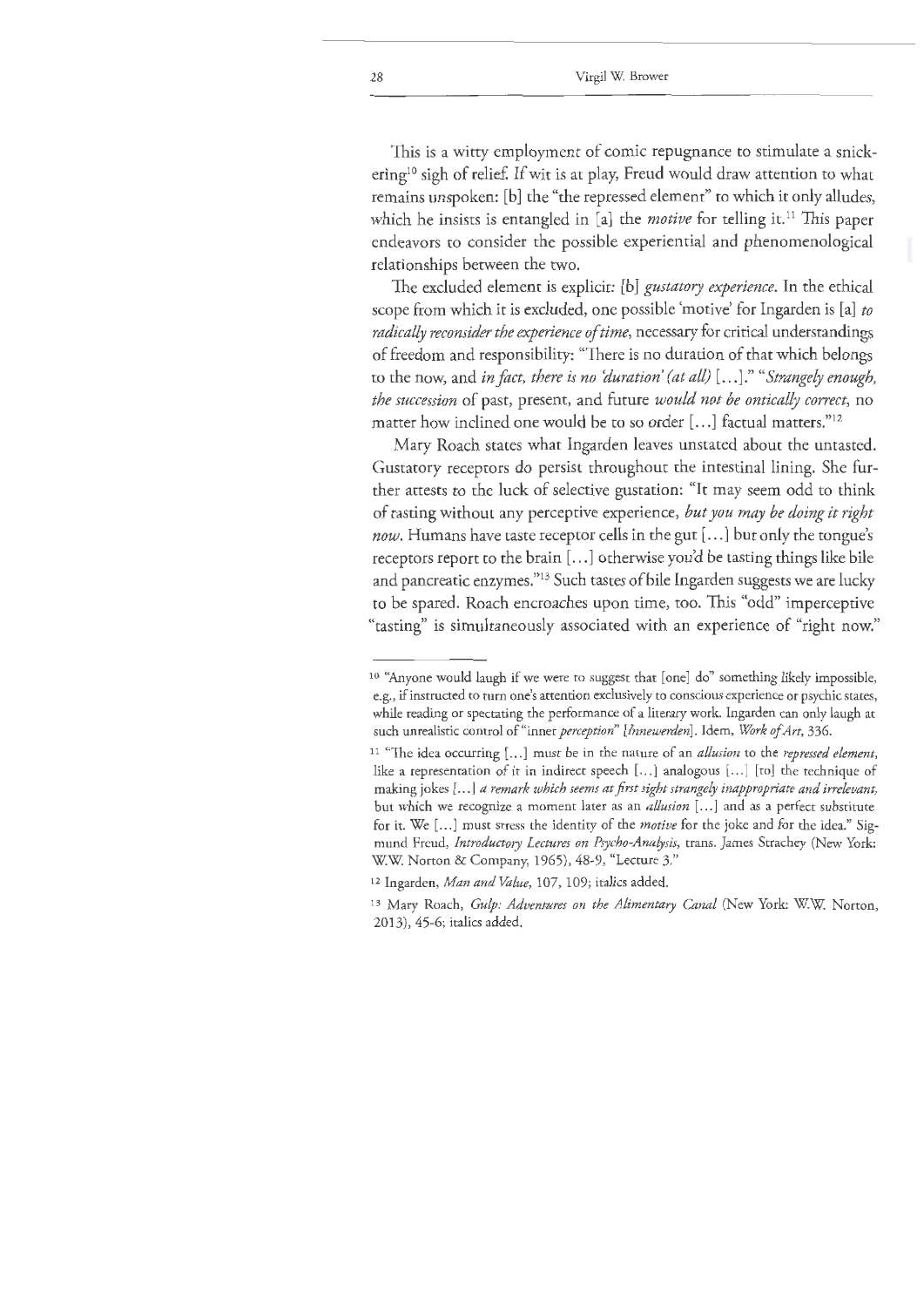Regarding the alleged motive [a], in §5 of"Man and Time" (1937, in Polish), lngarden makes a derivative break with Kantian temporality.

[T]ime is *a derivative* phenomenon, *dependent* on the behavior of the human person and, more generally, of what exists [...] [Time] would then certainly not be, as Kant, for example, would have it, a pure form of experience, but a certain real force  $[...]$  within the realm of what is actual  $[...]$ . It would not and could not be something *separate, alongside* of what exists in the actual world; it would be something which *settles over what exists*  [co osadza sie na tym] [...], and which at the same time comprehends it in *some* peculiar way so that what exists *is in time.* <sup>14</sup>

Already in the late 1930s, Ingarden approaches behavior ethics as he encroaches on misshapen time-consciousness. The matter is far from settled and continues to develop with and in his ethical writings. Time depends on us in more than one way (and not only us). First, it derives itself from us as a locale or medium *over* or *on* which to settle itsel£ Second, existence and its existents are parts of the matter from which time *derives its sediment*  by which to settle, at all. What exists is *in* time because time settles over it. Time settles. Humans are settled-over. Time persists by be-settling over existents/existence.

The root of *to settle [osadzac*] is *osad(a)*, the Polish noun for *settlement* and *sediment*. It invokes Husserl's pejorative usage of "sedimentation" as entrapment of human being/thinking in the natural, empirical, or scientific attitude. But sedimentation is not always negative in Husserl. The term is ambivalent (further attesting to Derrida's critique of Husserl's "serene usage of [...] concepts").<sup>15</sup> "At first glance, [it is] dealt with by Husserl as a largely negative phenomenon [...] [but] sedimentation could also be taken as a positive image [...] [it] makes communication possible."<sup>16</sup>

<sup>14</sup> Ingarden, *Man and Value,* 50; idem, *Ksiqieczka o czlowieku* (Krakow: Wydawnictwo Literackie, 1987), 67; italics of "settles over what exists" added, all other italics Ingarden's. 15 Jacques Derrida, *Writing and Difference,* trans. Alan Bass (London: Routledge Classics, 2001), 196.

<sup>&</sup>lt;sup>16</sup> R. Philip Buckley, *Husserl, Heidegger and the Crisis of Philosophical Responsibility* (Dordrecht: Springer, 1992), 91.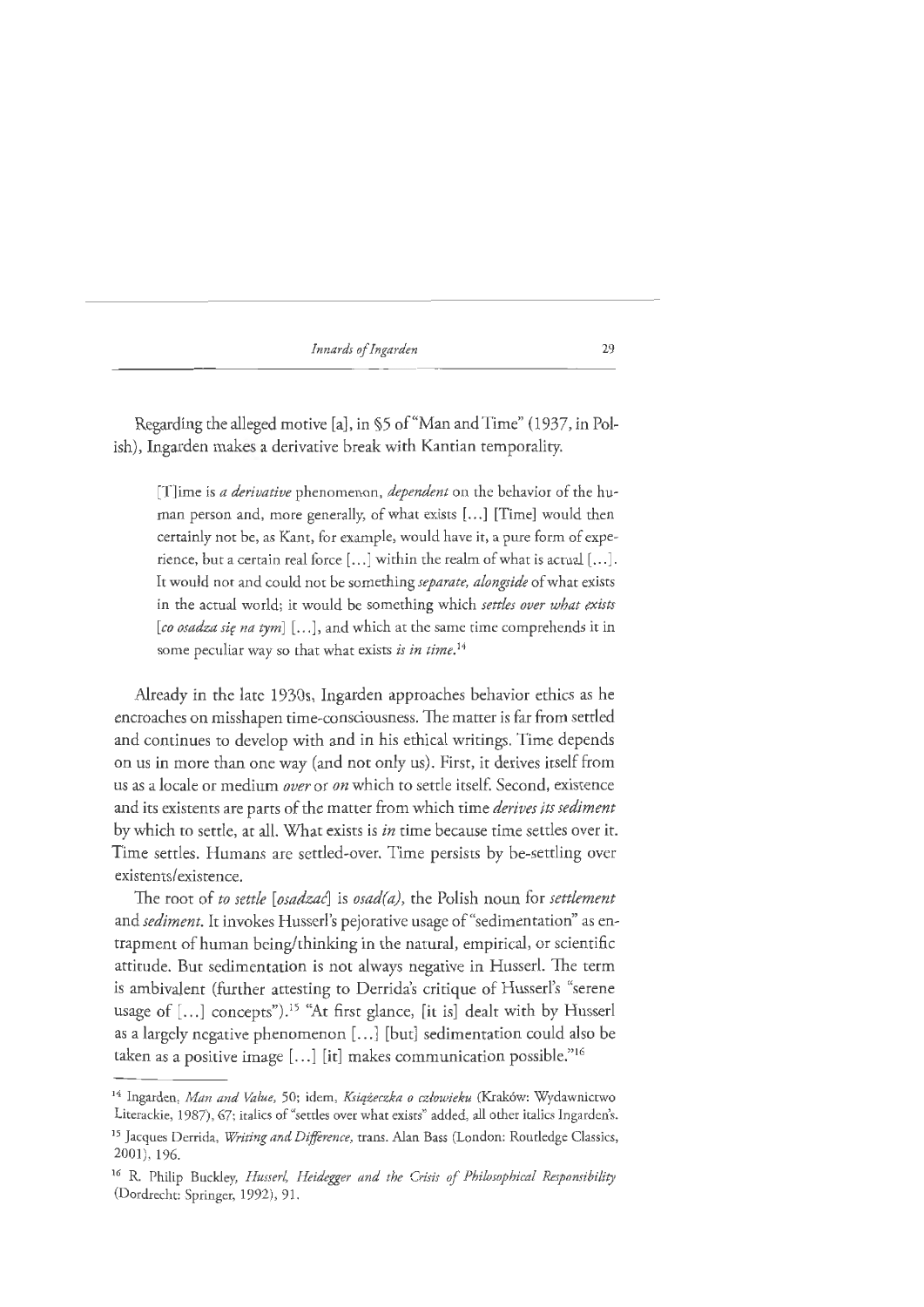Sedimentary promise – beyond its negative usage – perhaps comes about as the *settling* oflngarden is compared with the *sediment* of Jean-Luc Marion (and vice versa). In Chapter 2 of *God Without Being,* Marion explains the difference between ontic encounters of idols and ontological experiences with icons. When humanity experiences the world under the delimitations of Kantian epistemology, it is restricted to a world<sup>17</sup> of mere objects and things. This freezes one's gaze, fixes one's position, and petrifies experience (i.e., negative Husserlian sedimentation). Stranded in a realm of objectivity, humans also are constituted as mere things, just another idol in an inclemency of idols.

On this level of thinghood, time is misconceived and not experienced at all. Marion describes **it** through oenological phenomenalicy.

As the *sediment in a wine* indicates *maturation* and a fact that no further change is possible, so the idol constitutes only *a sedimentation* of the aim of the invisible [i.e., seeing beyond the intuition of antic optics], hence [ontic sediment is all that] remains once the aim is stopped.<sup>18</sup>

As sediment, time is an "epoch," for Marion. He further suggests such 'maturation' "may yet incite us to evoke for ourselves the experience of which it remains the sediment." $^{\rm 19}$ 

This is an oenological reiteration of Ingarden's selective digestion. "Sediment" performs in Marion as undigested acid-chyme during digestion, from which experience is shielded by selective sensation. "Wine" functions in the former as "time" functions in the latter. Over time, the *ontological* distinction maturates into *oenological discernment*. What Marion calls "maturation" is another name for what, in Ingarden, "settles over" existence.

Without the possibilities of gustation, the phenomena of time, maturation, and the experiences under discussion would remain incomprehensible. Humans are to epochal time and thinghood as wine is to its sediment. Any human experience beyond sedimentation can only be discerned in the differ-

19 Ibid., 28.

<sup>17</sup> As such it is not a 'world' at all.

<sup>&</sup>lt;sup>18</sup> Jean-Luc Marion, *God Without Being*, *trans. Thomas A. Carlson* (Chicago: University of Chicago Press, 1991), 26; italics added.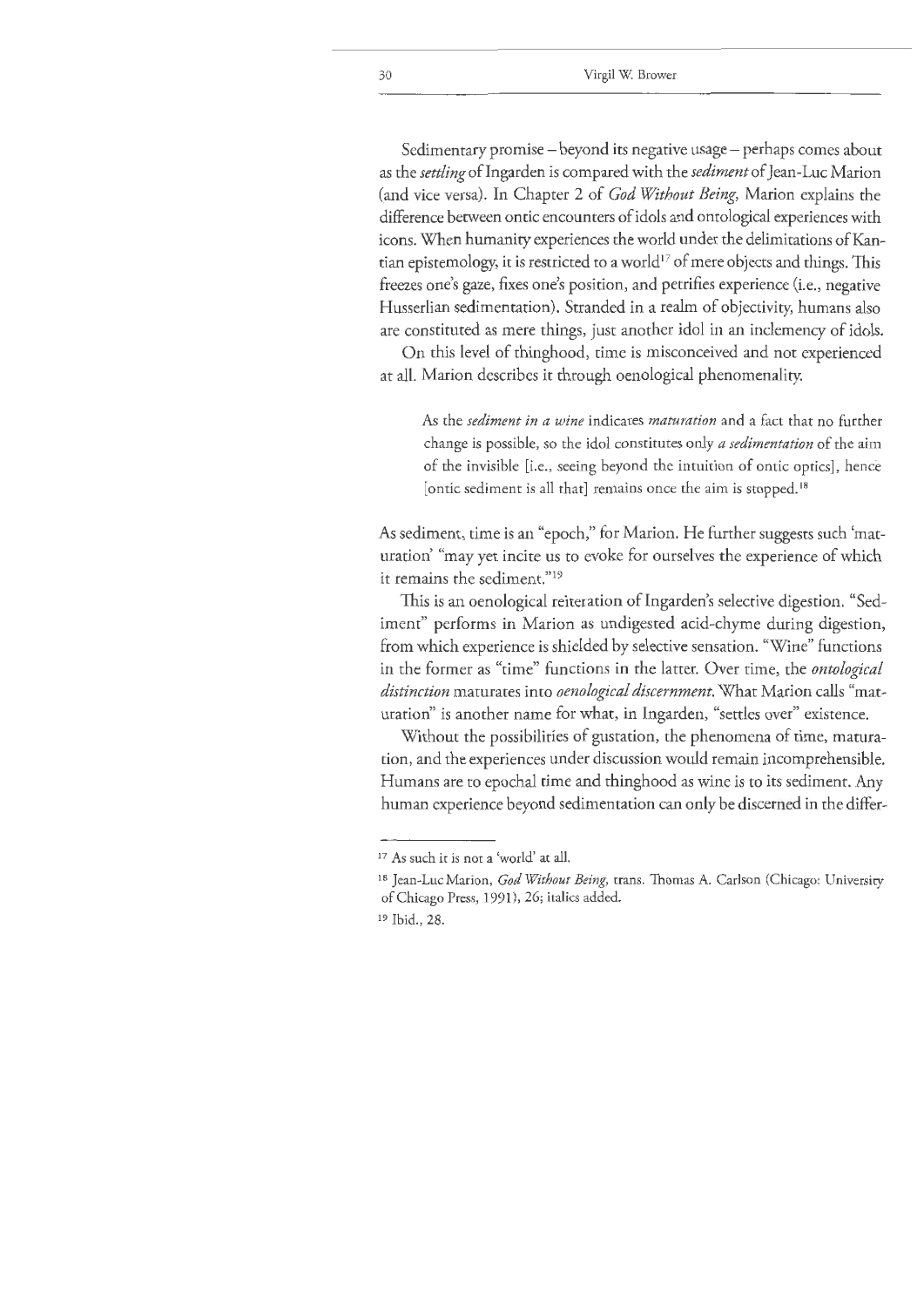ence between wine and its sediment. It seems chat only gustatory experience could discern the crucial difference between the two. Faint hints of taste are tacitly alluded to be at play in possible experiences beyond sedimentation.

Supplementary to static sediment and inactive sedimentation, Ingarden suggests an ecstatic and active *settling.* He writes *not* of sediment but of a mode of *settling.* Any sediment to be found in Ingarden would still be *derivative.* Only a derived sediment may then settle over that from which it derived. Time sediments itself by deriving its sediment from existence, making possible a strange comprehensibility of time as existence *in* time. Prior to identifying its settling-over, time was perhaps fixed and static (in Marion's sense) and therefore incomprehensible. The sediment (time), the settled-over (us/existence), and the seeding (humans in time) become conceivable. To misconceive them as separated or indemnified from each other is overcome by some degree of discernment. (This would be an experience of *permeation,* further discerned as Ingarden describes the physiology of semi-permeable membranes, below).

#### **Awash in Water**

Marion's discussion turns from wine into water. He describes the move beyond sedimentation in aquatic terms. "The fact chat [sedimentation] registers, as a *low water-mark* signals a rise in the *water* level, a certain advance of the aim [i.e., phenomenological experience]."20

lngarden is also adrift in a cryptic clepsydra. Liquid flow and water are tropes for defective conceptions of time. Aquatic time (time as water) is not yet derivative. It remains separated from (or merely alongside) human existence. As water, it remains neutral, ineffective, and non-derivative. Such metaphysical idealization of water as pure or neutral is an *almost indiscernible* leitmotif firmly embedded in the history of philosophy, whose tributaries through the tradition trace back at least to Aristotle attributing an experiential zero-degree co water as tasteless *[achumos].* <sup>21</sup>

<sup>20</sup> Ibid., 27; italics added.

<sup>21</sup> Aristotle, "On Sense and Sensible Objects," in Aristotle, *On the Soul: Parva Natu-*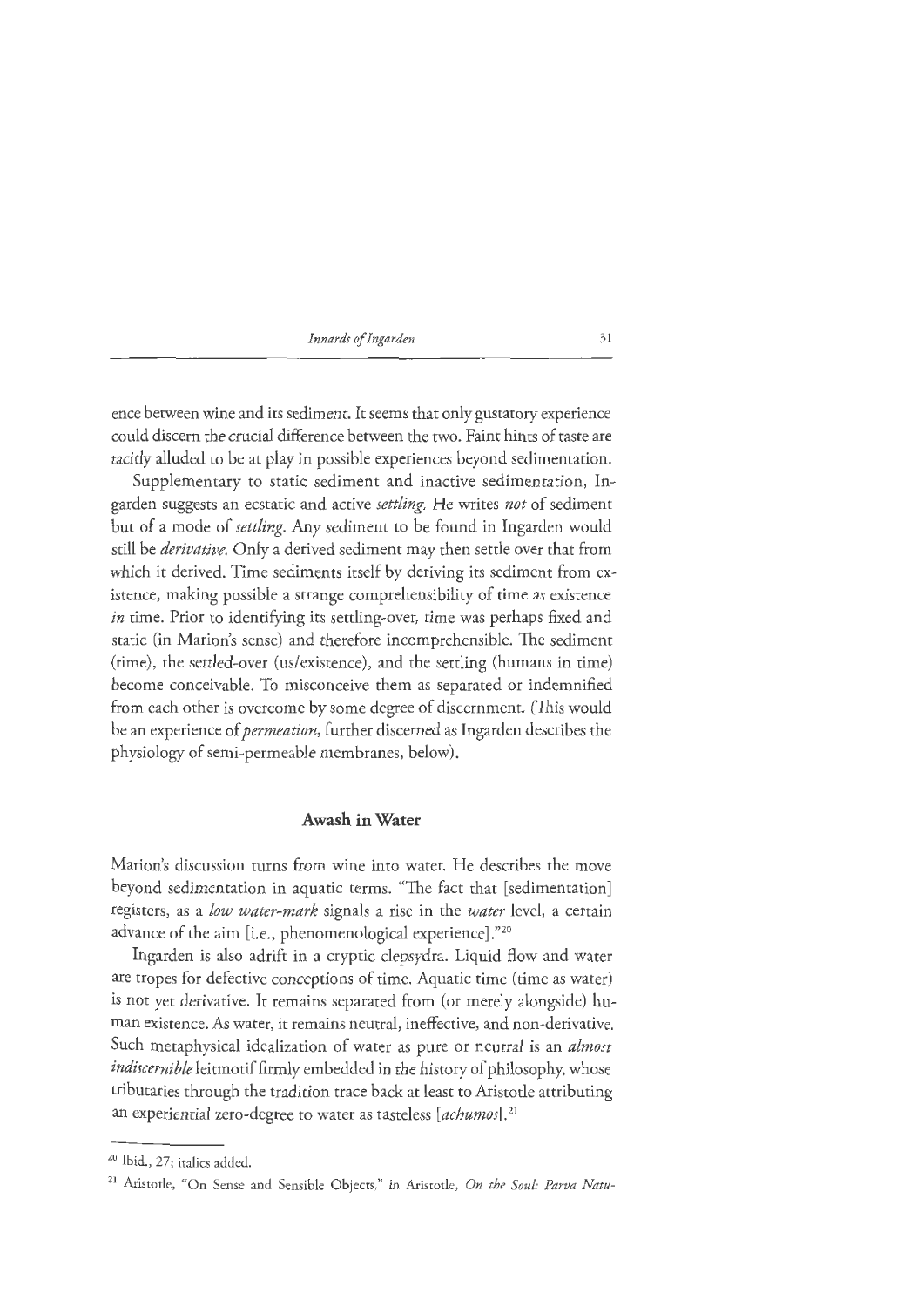In "Man and Time," lngarden describes time as a gushing flow of some ideal unnamed liquid: "it can do nothing to *me myself,* it *washes over* me, as it were, leaves me undisturbed"<sup>22</sup> Time washing over oneself is a phantasmal time incapable of derivation. "It is as if all changes *wash over* [ the world], as if there were no time, as if it were some phantom [...]. Furthermore: I apprehend myself *and my environment* to be such."23 This low water-mark of *my environment* marks the emergence of an under-developed *Umwelt*<sup>24</sup> into defective and non-derivative experiences of time. The misconception of one tangentially contaminates a misconception of the other. The washing-over of non-derivative time all but drowns one in a non-experiential environment un-worlding the world. He flows on: "I also live in an almost constant orientation toward the future. I continually somehow *plunge* into it."<sup>25</sup>

It becomes properly aquatic, by name, in §5: "time, despite all the changes which it evokes in me, *can do nothing to me,* is powerless[ ... ] *runs over me like water.* "26 Aquatic time *running over* me remains as separated, impermeable, and non-derivative as his previous description of its *washing over* me. In §9, responsibility requires that we transcend purity: "we have to insist that in determining the conditions for the possibility of responsibility we *transcend the sphere of pure* consciousness and of the *pure* ego [ ... ] .

*ralia. On Breath,* trans. Walter Stanley Hett (Cambridge: Harvard University Press, 1957), 288 [441a]. "Yee the evidence contradicts this: water has a taste[ ... )" Michel Serres, *The Five Senses: A Philosophy of Mingled Bodies,* trans. Margaret Sankey, and Peter Crowley (New York: Continuum, 2008), 169. C£ Virgil W. Brower, "Religion & Repugnance: Empiricism, Selftaste, and Political Theology of Projective Disgust," in *On Taste: Aesthetic Exchanges,* eds. Lars Aagaard Mogensen, and Jane Forsey (Newcastle upon Tyne: Cambridge Scholars, 2019), 54-5.

<sup>22</sup> Ingarden, *Man and Value,* 35; italics of "washes over" added.

<sup>23</sup> Ibid., 36.

<sup>24</sup> If it is not an *Umwelt,* perhaps it is akin to a phenomenal *Umgebung* as initially considered (but later crossed-out) by Marx and Engels: *"Mein Verhaltnis zu meiner Umgebung ist mein Bewuftsein."* Karl Marx, and Frederick Engels, "Die deutsche Ideologie," in Karl Marx, and Frederick Engels, Werke, vol. 3 (Berlin: Dietz Verlag, 1990), 30. Cf. "My relation to my surroundings is my consciousness." !idem, *The Germany Ideology: Including Theses on Feuerbach and Introduction to the Critique of Political Economy* (Amherst: Prometheus Books, 1998), 49, fn. \*\*.

<sup>25</sup> Ingarden, *Man and Value,* 37; italics added.

<sup>26</sup> Ibid., 48; italics added.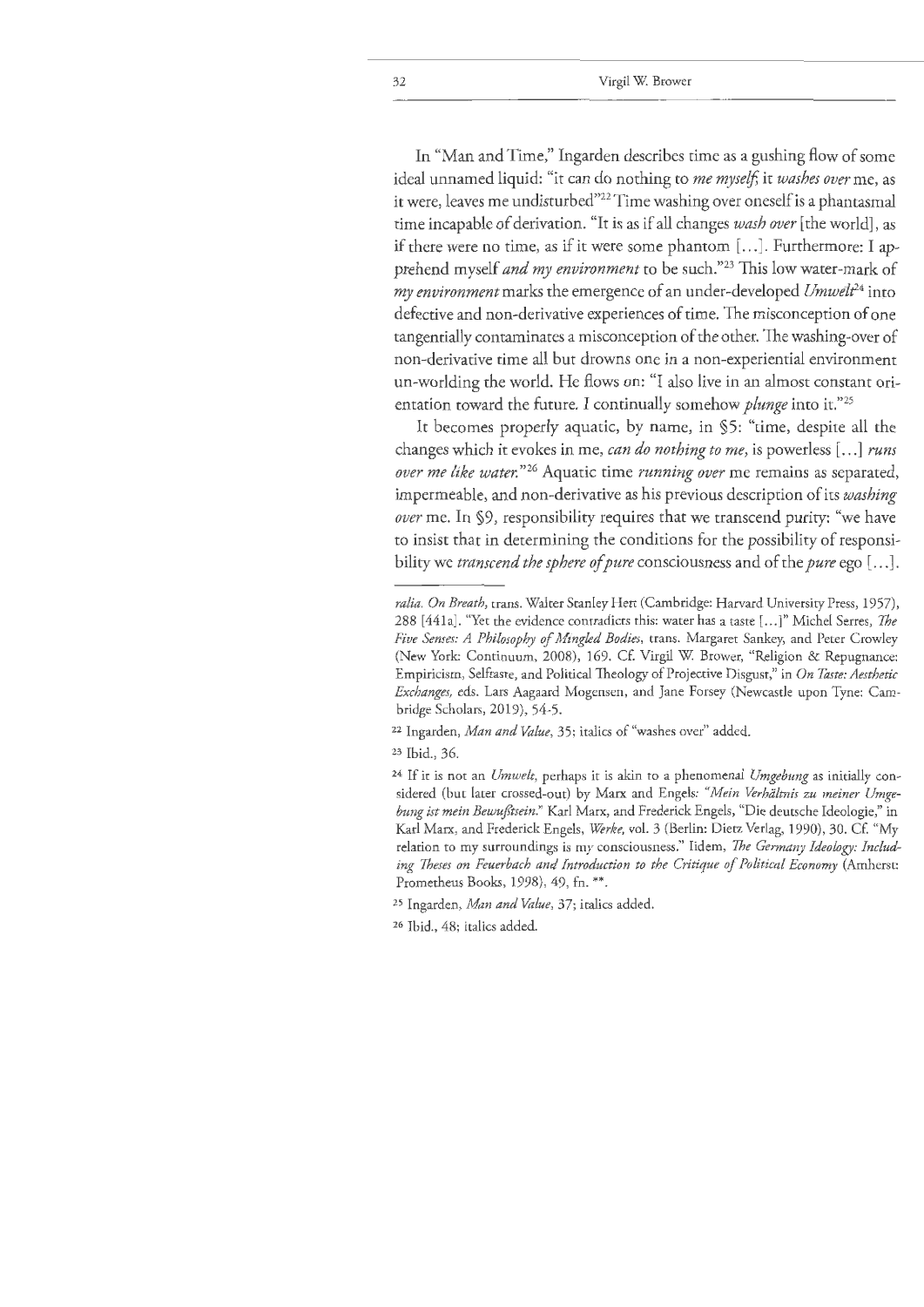All theories which reduce the person to manifolds of *pure experiences are insufficient* [...]".<sup>27</sup> This would apply no less to ego or consciousness than the aquatic water in which it finds itself awash and sedimented.

Non-derivative time can only function as purified water. A misunderstanding of water supports, misleads, and even determines a misunderstanding of time. Pure and impermeable water leads thinking astray into idealist (perhaps idolatrous, in Marion) misapprehensions of oneself as pure ego, pure consciousness, and pure experience. The very foundation of such purity is an antiquated adherence to an impenetrable metaphysics sedimented upon an impermeable law of identity.

### **Physiology of Partially-Open Systems**

The key to ethics is physiology. If phenomenology is to address ethical responsibility, it must become physiological. Phenomena experienced are ever received as physio-phenomena. lngarden is driven to discern something that "has not been discerned." He returns to sensational *shielding* to introduce his complex understanding of *partially-open systems:* 

the acting person (a whole which together with *the body [Leib]* forms a unity) must [...] consist of a relatively isolated system, and indeed of *a very special kind of system.* [ ... ] The task of exactly working out the general form of such a system [...] *has not been discerned* thus far, and it has also not been surmised that *here lies the key to the solution of the so-called problem of freedom.* <sup>28</sup>

It cannot of course be denied that many concrete factual states have been empirically discovered and investigated [...] but for various reasons this still did not lead to an understanding of the gradually evolving problem.<sup>29</sup>

<sup>27</sup> Ibid., 84; italics added.

<sup>28</sup> Ibid., 85.

<sup>29</sup> Ibid., 85-6.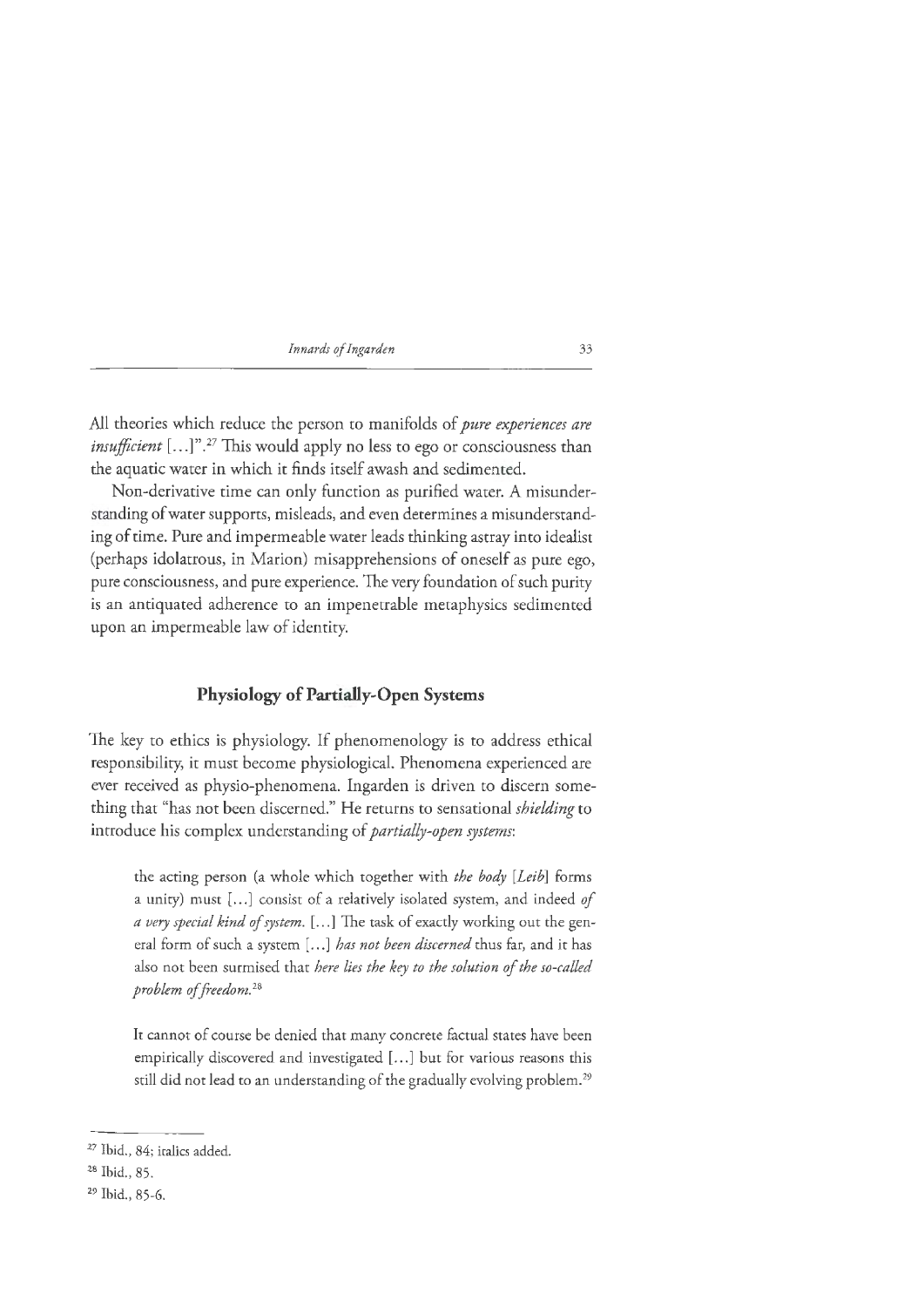[...] But the general concept of a relatively (partially) open, and likewise shielded, isolated, system was not arrived at even on the basis of these countless, practically realized cases. So the organism, and subsequently the human being, could also not be conceived and considered under this aspect.<sup>30</sup>

Selective sensation becomes an *insensitivity* through protective endeavors in which one must "be open and receptive [ ... ] and at the same time protected and insensitive [...]."31

He begins sweating as he discerns water, suggesting a derivative experience of water no longer "separated" from 'doing anything to me myself.' "Small quantities of water," he writes, "are also allowed to pass through the *skin* into the interior [innards] of the body, although for the most part it is kept out. On the other hand, perspiration gets out through orifices of the *skin.* Water and various chemical substances leave the organism through the skin with perspiration."<sup>32</sup> Though he does not mention the word, he is describing the physico-chemical process of *osmosis* (perhaps, *absorption)*  to further explain its contrary physiological process as perspiration.

This process of "selective migration [...] of chemical substances" is specifically discernible in the "digestive system, especially the stomach and intestines," "blood flow," "fat and muscle," and the body's *"thermal* isolation from *outside temperatures."33* Ingarden has *temperance3<sup>4</sup>*on his mind, not only because of this engagement with "temperatures."

More importantly, this whole line of inquiry was initiated by grappling with temporality. This is a physiological conception of time. After Ingarden, perhaps *temp-orality* is *temp-orality* (as *"Der Ab-grund ist der* Ab-grund," for Heidegger). 35

<sup>3</sup>4 Cf. Serres, *Five Senses,* 159.

<sup>30</sup> Ibid., 86; idem, *Uber die Verantwortung,* 68-70; italics added.

<sup>3</sup>1 Idem, *Man and Value,* 85.

<sup>3</sup><sup>2</sup>Ibid., 91; italics added.

<sup>33</sup> Ibid.; italics added.

<sup>35</sup> Martin Heidegger, *Beitrage zur Philosophie (Vom Ereignis),* ed. Friedrich-Wilhelm Herrmann (Frankfurt am Main: Klostermann Verlag, 1994), 379. Cf. Virgil W. Brower, "Advent of Auto-Affection: Possibility, Givenness and Reception in Jean-Luc Marion," *Acta Universitatis Carolinae 1heologica* 9, no. 1 (2019): 43, fn. 63, htcps://doi.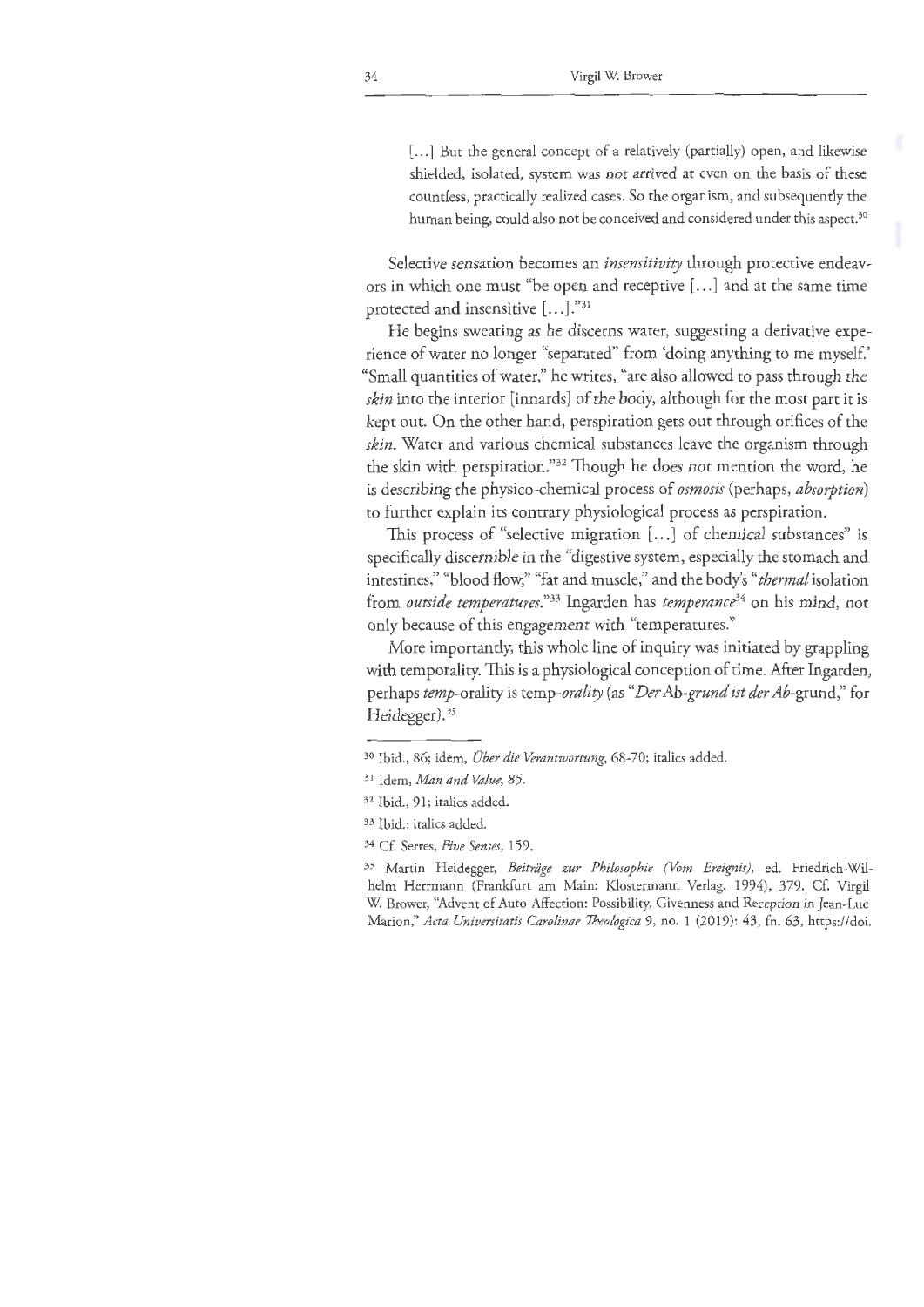*At the same time* each of these [physiological] systems is distinguished by being located in some *sack,* in some *covering[ ... ]* which *segregates* it from other systems and which *simultaneously* exercises the same function in every system: on the one hand it *protects* the system from certain strictly defined influences[ ... ] however, it permits[ ... ] outside influences to *encroach into the interior* of the system, *and* it allows certain processes taking place in its interior *to pass outside* into certain other systems of the body. *At the same time,* the covering allows certain select substances *to penetrate into* the system, as well as allowing these or other substances *to leave* the system. The *covering* is like a *sieve [Sieb]* which is *differently permeable* in one direction than another [ ... ] there occurs everywhere a definite *selection* of influences *affecting* the system or of substances getting *into it,* as well as a selection of forces and substances *leaving* the system. 36

This is a masterpiece of writing unable to *cover* up the very performance of its own struggles. *Simultaneiry* keeps encroaching.

The bilateral is collateral. "All of this is made possible only because[ ... ] these systems are not closed off from each other, but are partially open and partially shielded." 37 Ingarden describes the same bilateral permeation process three times in succession (if 'succession' is still thinkable, at all). Each intrusion makes possible an expulsion. Just as the idealistic misconception of *separation* is complicit in the misconception of time, so is any system of protection utterly assumed indemnified from exterior influences.

#### **Insubordination & Inner Secretion**

Ingarden gives a "systematic structure of some higher organism,"38 primarily the overall 'sustenance system,' composed of and ordered into four essential systems (moto-skeletal, material exchange, regulatory, and infor-

org/10.14712/23363398.2019.4.

<sup>36</sup> Ingarden, *Man and Value,* 90; italics added.

<sup>37</sup>Ibid. , 92.

<sup>38</sup> Ibid., 88.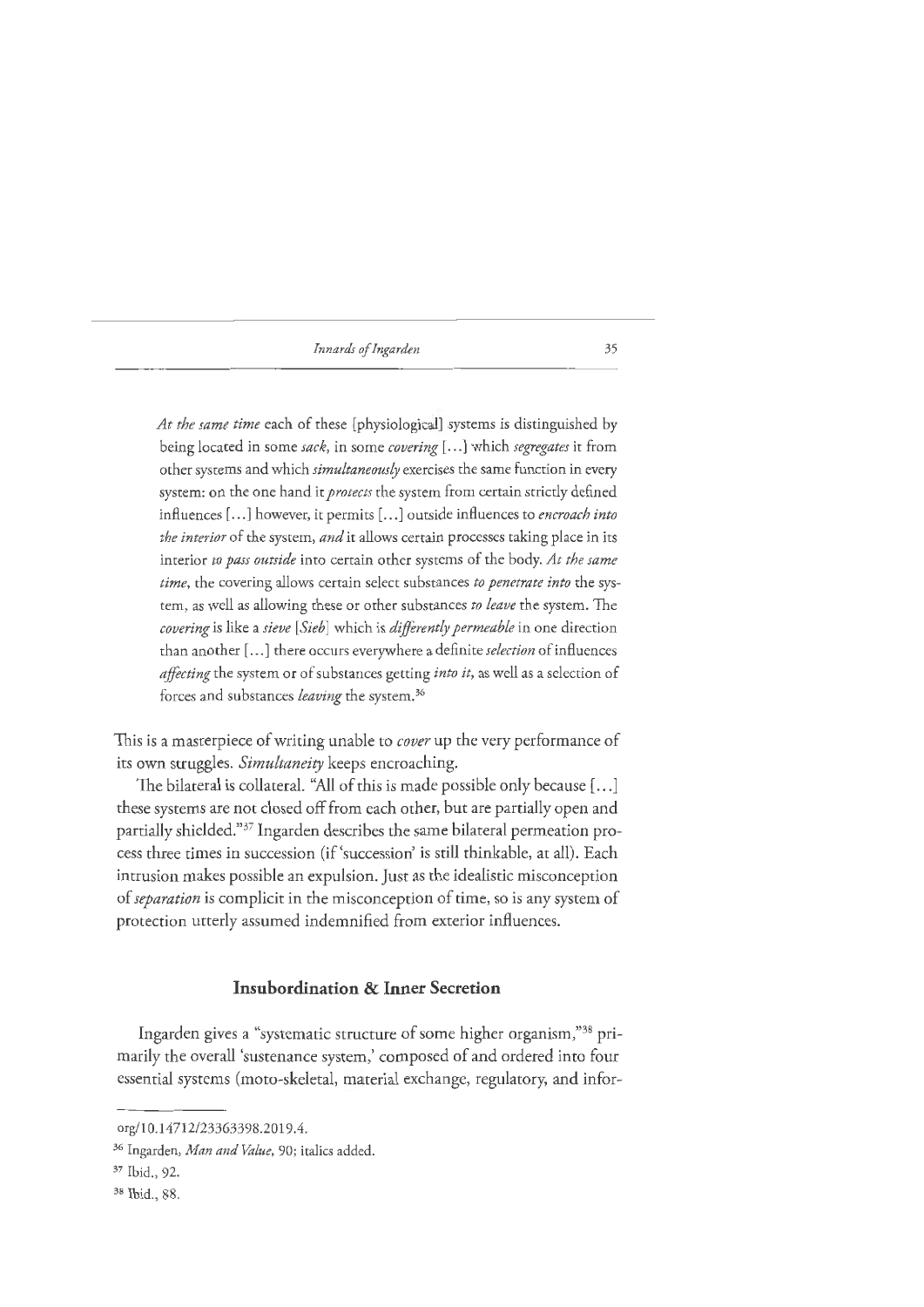mation), which are further subdivided into the "partial systems" of each. He emphasizes that ordering is important: "each of these systems [...] is superordinate with respect to the lower systems which work together and make possible the function of the immediately higher systems."<sup>39</sup> In the most subordinate of these four systems (information), is found the partial system of the empirical "external senses." The most subordinate of these five is where one finds what is perhaps lngarden's only direct gesture and attention to gustation, referred to as the *"Geschmackssystem,"* translated as "gustatory system."40Amidst the lowest of the low - within a descending order of relevance – the most subordinate of the empirical senses (themselves merely part of the most subordinate system of the overall sustenance system), placement is given to gustation.<sup>41</sup>

But a few pages later he has second thoughts. Considering the "mutual equilibrium" of the systems maintained by a supposedly superordinate circulatory system - focused specifically on "blood circulation" - Ingarden momentarily reconsiders that, "it may be a point of contention as to which of [the systems] is subordinate to the other." In a flash, 42 he suggests, "perhaps the entire system of glands of *inner secretion[ ... ]* play[s] a *superordinate role* with respect to the other systems."<sup>43</sup> Inner secretion disturbs the system.<sup>44</sup> A microcosmic glandular system *secretes over* the entire sustenance system that is the living-body (not unlike a macrocosmic time *settles over* all existence).

<sup>3</sup>9 Ibid., 90.

<sup>40</sup> Ibid., 89; idem, *Uber die Verantwortung,* 76. Translating *Geschmack* as "gustatory" is somewhat tendentious. It is not the German verb, *schmecken,* that derives from the Greco-Latin, *geustus* or *gusto,* but rather the more idiomatic *kosten.* 

<sup>&</sup>lt;sup>41</sup> Yet "it could well happen that the last would some day be first." Immanuel Kant, *Religion and Rational Theology, trans. Allen W. Wood, and George Di Giovanni (Cam*bridge: Cambridge University Press, 1996), 261, "The Conflict of the Faculties," Part 1, Section 4, 7:34-5.

<sup>42</sup> Cf. Ingarden, *Work of Art,* 283.

<sup>43</sup>Idem, *Man and Value,* 92; italics added.

<sup>44</sup> Cf. Novalis: "THEORY OF HUMAN RELATIONS. As we are still currently a foreign stimulus for Nature, our contact with her is also only temporal. She gradually secretes us again - Perhaps it is a reciprocal secretion." Novalis, *Notes for a Romantic Encyclopaedia: Das Allgemeine Brouillon,* trans. David W Wood (Albany: State University of New York Press, 2007), 12.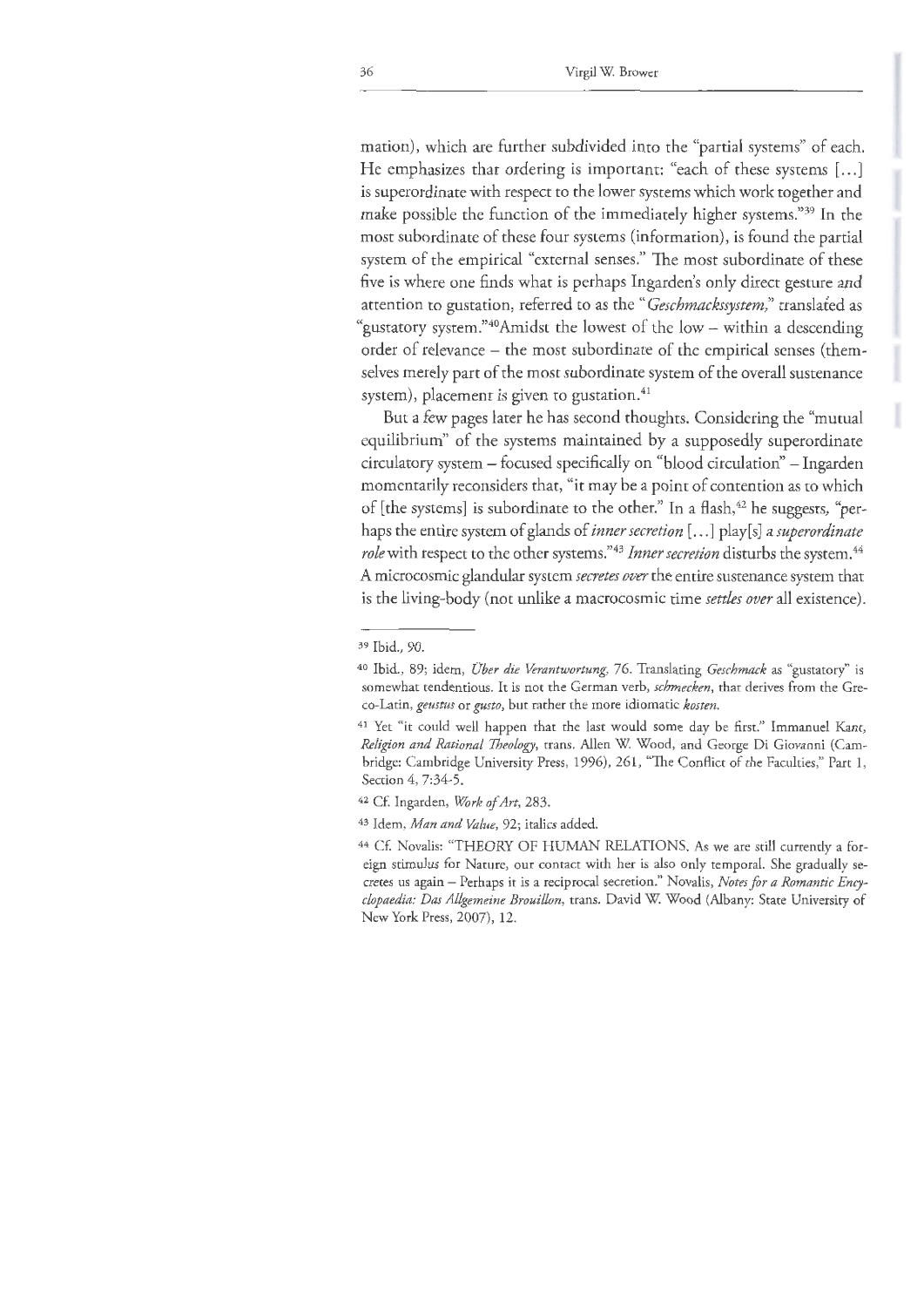By all indications, Ingarden considers this insubordinate "system ofinner secretion" to be the pituitary and adrenal glands. But there are two other noteworthy *glandular secretion systems* lurking within the overall system that arguably already superordinate it. The one which receives most of Ingarden's attention belongs to "the excretory system" that we have already encountered: "perspiratory glands *in* the skin *[Schweijdrusen in der Haut; gruczoly potowe w skorze]* ."45

This vestigial addendum, "in the skin'' to the "perspiratory system" draws attention. He adds no such rejoinder that would correspond to the second *glandular secretion system* at play in the regulatory system, i.e., *salivation.*  As the gamma [y] subsystem of the "oral cavity *[Mundhole],"* supposedly superordinated by the "palate [ *Gaumen]"* and teeth, Ingarden innocuously lists it as "salivary glands, *etc. [Speischeldrusen usw.; flinianki itd.]* ."46

The perspiratory system may well be an *inner glandular system of secretion*  ("in" the skin). But it mainly excretes (and absorbs only minute traces of water within). It does not seem to be what Ingarden categorizes as a *glandular system of inner secretion.* Salivary glands are different. Ingarden initially categorizes them within the partial "system of nourishment." The oral cavity, of which it is part, is followed by the esophagus, stomach, and intestinal system. It is listed merely as an entry port on its way to the colloquial digestive system (which Ingarden astutely distinguishes as the "intestinal system"). Whereas he initially explained the partial, yet still bilateral, sievelike function of perspiration in terms of skin, he transitions to digestion to further develop sieve-like skin in terms of a "membrane" [Zwerchfell].

Note his stepwise order of progression. He makes use of a lifeless and worldless *sieve* (90) to move on to explaining skin.<sup>47</sup> He makes use of skin (considerably, but not completely, lifeless) to move on to explaining *membranes.* He makes use of *membranes,* specifically their partial permeability

<sup>45</sup> Ingarden, *Man and Value,* 88-9; idem, *Ober die Verantwortung,* 75; idem, *Ksiqieczka,*  130; emphasis added.

<sup>46</sup> Idem, *Man and Value,* 88; idem, *Ober die Verantwortung,* 75; idem, *Ksiqzeczka,* 129; emphasis added.

<sup>47</sup> Idem, *Man and Value,* 91 [top].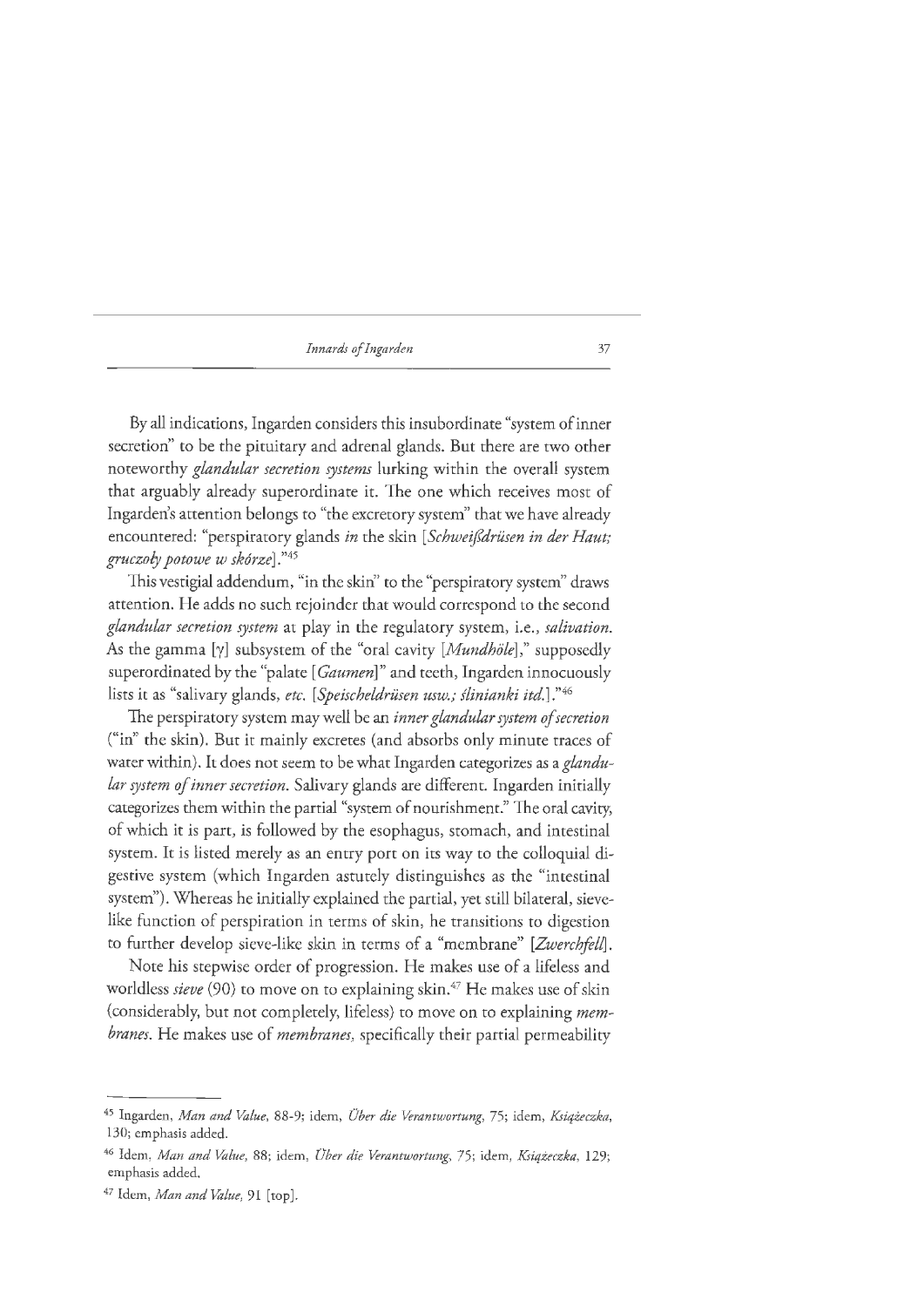at play in *digestion*,<sup>48</sup> to move on to explaining neuroscience, consciousness, and even revaluating "the entire system of glands of inner secretion" as the insubordinate subsystem that subverts the system itself. 49 Perspiration is merely a propaedeutic for digestion as skin is simply a propaedeutic for membranes. In membranes, permeation becomes more permeable than skin seems to allow. Once the function of membranes is introduced in digestion, he will invoke them even in his explanation of neurology and the nervous system: "the entire nerve apparatus [...] is highly [...] shielded from the remaining parts of the body by membranes [...]."50

#### **Mucosal Membranes**

The secret of secretion is membrane permeation, the partial permeability of organic membranes. Ingarden suggests chem even in the mysterious *deep sensation [Empfindungen]:* ''Although they are shielded by membranes, they are subject to various affectations such as electromagnetic waves  $[...]$ ".<sup>51</sup> By this point, "something entirely heterogenous appears" (smacking of Husserlian *Leiblichkeit),* "a cognizance *[Wissen]* of this 'sensation'"52 that he describes as "the threshold of consciousness *[Bewußtseinspforte]*."<sup>53</sup>

Perspiration is exceptional in the living supersystem in more ways than one. Ingarden initially identifies the selective bilateral permeability in the perspiratory glands. He accordingly lists them *twice* amongst the partial subsystems of the overall composite "super-system" of living sustenance. Though several overlapping functions of the subsystems may be inferred (correctly so), *only* the "perspiratory glands" are listed twice in two of the four distinct super-ordinate systems of sustenance (i.e., both 'material exchange' and 'regulatory' systems). Sweating excretes in the former and

- 49 Ibid., 92.
- so Ibid.
- <sup>s</sup>1 Ibid., 93.
- s<sup>2</sup>Ibid.
- 53 Ibid., 95.

<sup>4</sup>s Ibid., 91 [bottom].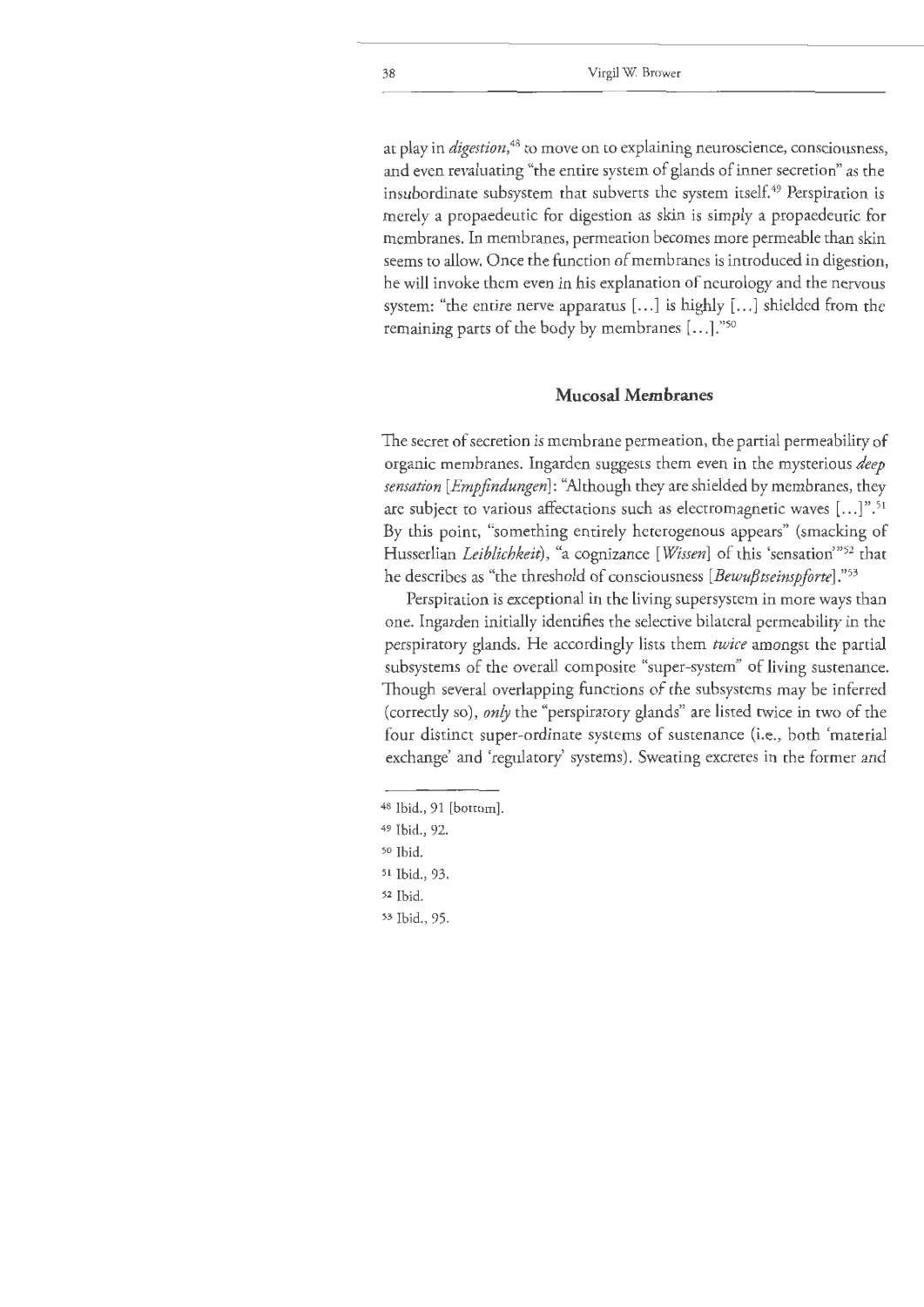regulates temperature in the latter.<sup>54</sup> These two placements are symptomatic of the two selective and bilateral movements of excretion (out) and absorption (in). It is because they perform partial or *relative separation*  that they find themselves listed separately in separation from their two functions. (Before the development of perspiratory glands, animals simply licked themselves to cool off. Salivation is  $-$  or was  $-$  proto-perspiration acclimated to clemency, temperance, and temperature.)

Instead of perspiration, one might expect salivation to be listed twice in the system. This arguably does occur (though not by name) at a place of indistinction between the salivary glands and the gustatory system. That place is *the tongue* (both its exterior and its interior).

Gustation and salivation function in cooperation. Neither occurs without the other. Gustation is a complex inversion of perspiration. Whereas perspiration primarily secretes and excretes, gustation primarily absorbs. Gustatory experience is perhaps nothing but the dissolution and absorption of tastants. But as much as gustation absorbs, its equi-ordinate and simultaneous *salivation also primarily secretes* a myriad of fluids.

Once gustation is considered inseparable from salivation, determining if it/they take part in Ingarden's "system of inner secretion" becomes more discernible. Salivation is found to participate in inner secretion<sup>55</sup>

<sup>54</sup> lbid., 88-9.

<sup>&</sup>lt;sup>55</sup> A study published in 2010 suggests that (in addition to saliva - which already contains digestive enzymes - secreted into the oral cavity) during the process of gustation, *the taste buds, themselves, produce and secrete endocrine hormones;* namely cholecyctokinin (CCK), neuropeptide-Y (NPY), and glucagen-like peptide-I (GLP-1). All three, the study claims, "are also produced locally *in* the taste buds [ ... ] are present or are known to have effects within the gustatory system [playing] roles [...] in taste signaling" (Yu-Kwong Shin, and Josephine M. Egan, "Roles of Hormones in Taste Signaling," in *Sensory and Metabolic*  Control of Energy Balance, eds. Wolfgang Meyerhof, Ulrike Beisiegel, and Hans Georg Joost (Berlin: Springer, 2010), 115, https://doi.org/10.1007/978-3-642-14426-4\_10). All three of these hormones play a role in digestion. CCK and GLP-1 are primarily secreted by the intestinal system (CCK in the duodenum). NYP is secreted by the pancreas during metabolism. Bur NYP is very diffusive and is perhaps a perfect testament to Ingarden's superordinate inner secretion. The highest concentration of it in the human body is synthesized by the hypothalamus "in the brain," at the threshold of lngarden's "threshold-of-consciousness-system." It is also secreted by the nervous and "sympathetic systems" not only co regulate appetite, but further stimulates synthesis of substances within rhe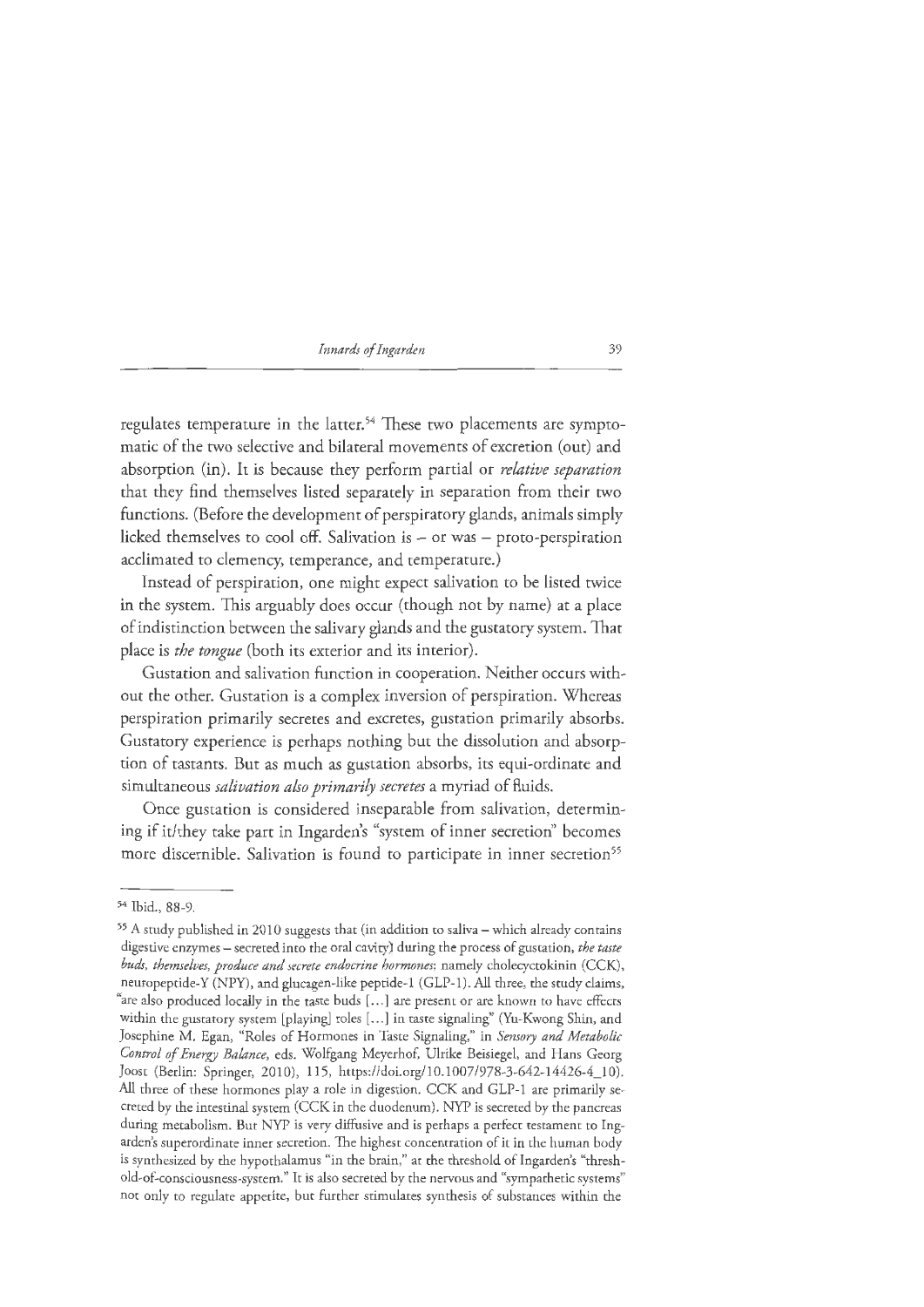(even if perspiration does not). Hormones secreted in gustation not only embody Ingarden's conception of partially-open systems, they collaterally confirm his suspicion of the superordination of inner secretion. Salivation permeates our understanding of gustation, just as gustation permeates our experience of time (and vice versa). It is difficult to imagine a better embodiment of a partially-open permeable membrane than the mucosal lining of the tongue. The phenomenology of inner secretion discerns the very physiology of time-consciousness... that Ingarden can only evoke and discern, but cannot name. It is but a hair's breadth away from what Meister Eckhart once called "a taste of time." <sup>56</sup>

#### **Bibliography**

- .Aristotle. "On Sense and Sensible Objects." In.Aristotle. *On the Soul: ParvaNaturalia. On Breath.* Translated by Walter Stanley Hett. Cambridge: Harvard University Press, 1957.
- Benias, Petros C., Rebecca G. Wells, Bridget Sackey-Aboagye, Heather Klavan, Jason Reidy, Darren Buonocore, Markus Miranda, Susan Kornacki, Michael Wayne, David L. Carr-Locke, and Neil D. Theise. "Structure and Distribution of an Unrecognized lnterstitium in Human Tissues." *Scientific Reports* (2018), 8:4947, 1-8. https://doi.org/10.1038/s41598-018-23062-6.
- Brower, Virgil W ''Advent of Auto-Affection: Possibility, Givenness and Reception in Jean-Luc Marion." *Acta Universitatis Carolinae Theologica* 9, no. 1 (2019): 31-44. https:/ /doi.org/10. l 4712/23363398.2019.4.
- Brower, Virgil W "Religion & Repugnance: Empiricism, Selftaste, and Political Theology of Projective Disgust." In *On Taste: Aesthetic Exchanges,* edited by Lars Aagaard

pituitary and adrenal glands ( which Ingarden defines the "system of inner secretion"). But NYP also regulates vasodilation and vasoconstriction functioning as what Ingarden calls "warmth regulators" (which collaterally affect his "perspiratory glands."). It's also worth considering that Ingarden's inner secretion would be at work in the imerstitium organ identified in 2018, even if its categorization as "organ" remains tenuous (Petros C. Benias et al. "Structure and Distribution of an Unrecognized Interstitium in Human Tissues," *Scientific Reports* (2018), 8:4947, 1-8, https://doi.org/10.1038/s41598-018-23062-6).

<sup>56</sup> Meister Eckhart, *Complete Mystical Works of Meister Eckhart*, trans. Maurice O'C. Walshe (New York: Crossroad, 2009), 235, "Sermon 42."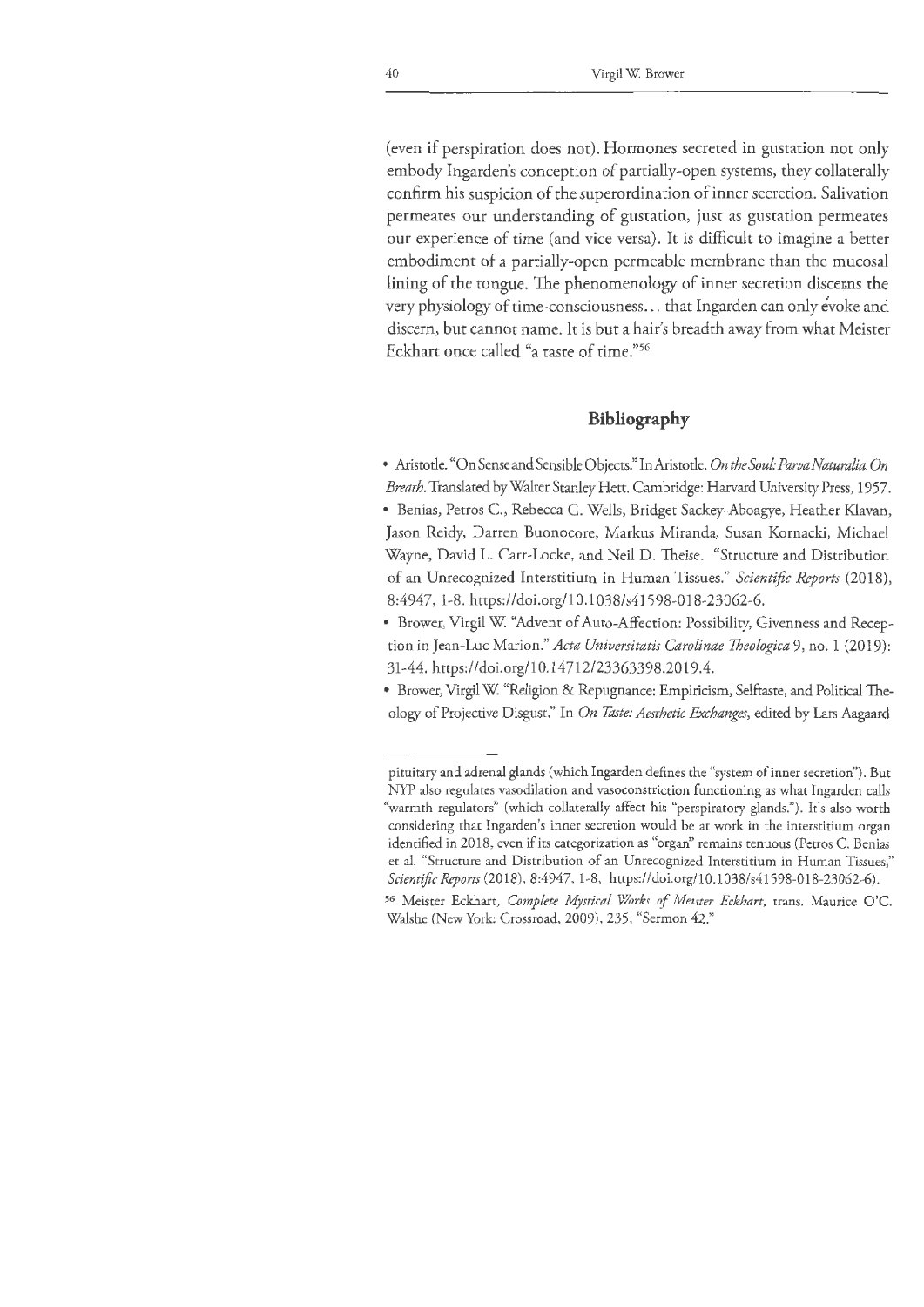Mogensen, and Jane Forsey. Newcastle upon Tyne: Cambridge Scholars, 2019.

- Buckley, R. Philip. *Husserl, Heidegger and the Crisis of Philosophical Responsibility.*  Dordrecht: Springer, 1992.
- Derrida, Jacques. *Writing and Difference.* Translated by Alan Bass. London: Routledge Classics, 2001.
- Eckhart, Meister. *The Complete Mystical Works of Meister Eckhart.* Translated by Maurice O'C. Walshe. New York: Crossroad, 2009.
- Freud, Sigmund. *Introductory Lectures on Psycho-Analysis.* Translated by James Strachey. New York: W.W. Norton & Company, 1965.
- Heidegger, Martin. *Beiträge zur Philosophie (Vom Ereignis)*, edited by Friedrich-Wilhelm Herrmann. Frankfurt am Main: Klostermann Verlag, 1994.
- Ingarden, Roman. *Controversy Over the Existence of the World.* Vol. 1. Translated by Arthur Szylewicz. Frankfurt am Main: Peter Lang, 2013.
- Ingarden, Roman. *Ksiqieczka o czlowieku.* Krakow: Wydawnictwo Literackie, 1987.
- lngarden, Roman. *The Literary Work of Art: An Investigation of the Borderlines of Ontology, Logic, and Theory of Literature.* Translated by George G. Grabowicz. Evanston, IL: Northwestern University Press, 1973.
- lngarden, Roman. *Man and Value.* Translated by Arthur Szylewicz. Miinchen, Wien: Philosophia Verlag, 1983.
- lngarden, Roman. *Ober die Verantwortung: Ihre ontischen Fundamente.* Stuttgart: Reclam, 1970.
- Kant, Immanuel. *Religion and Rational Theology.* Translated by Allen W Wood, and George Di Giovanni. Cambridge: Cambridge University Press, 1996.
- Marion, Jean-Luc. *God Without Being.* Translated by Thomas A. Carlson. Chicago: University of Chicago Press, 1991.
- Marx, Karl, and Frederick Engels. "Die deutsche Ideologie." In Karl Marx, and Frederick Engels. *Werke.* Vol. 3. Berlin: Dietz Verlag, 1990.
- Marx, Karl, and Frederick Engels. *The German Ideology: Including Theses on Feuerbach and Introduction to the Critique of Political Economy.* Amherst, NY: Prometheus Books, 1998.
- Novalis. *Notes for a Romantic Encyclopaedia: Das Allgemeine Brouillon.* Translated by David W. Wood. Albany: State University of New York Press, 2007.
- Roach, Mary. *Gulp: Adventures on the Alimentary Canal.* New York: W.W Norton, 2013.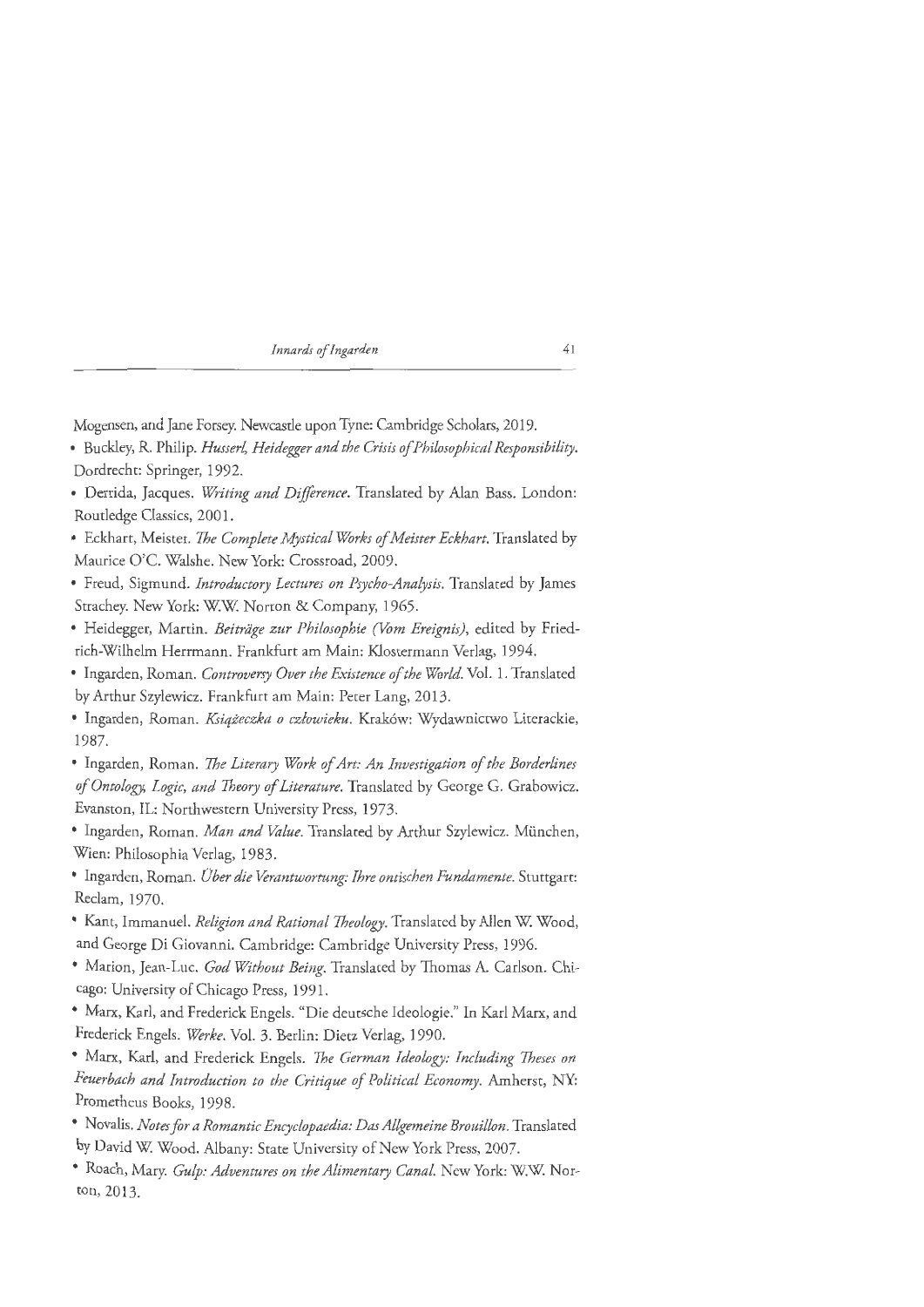• Serres, Michel. *The Five Senses: A Philosophy of Mingled Bodies.* Translated by Margaret Sankey, and Peter Crowley. New York: Continuum, 2008.

• Shin, Yu-Kwong, and Josephine M. Egan. "Roles of Hormones in Taste Signaling." In *Sensory and Metabolic Control of Energy Balance,* edited by Wolfgang Meyerhof, Ulrike Beisiegel, and Hans Georg Joost. Berlin: Springer, 2010, 115-37. https:// doi.org/ 10.1007 /978-3-642-14426-4\_10.

**Virgil W. Brower** began teaching ethics to off-duty police officers at the Chicago Police Academy. He became a Full-Time Lecturer of Philosophy at Chicago State University where he taught logic, critical thinking, philosophy oflaw, comparative religion, and political science for over a decade. During his last years there he served as an administrator of the Honors College in which he taught humanities and the philosophy of science while coordinating their social outreach volunteer program. He holds two PhDs, the first in Comparative Literary Studies from Northwestern University and another in Theology & Ethics from the Chicago Theological Seminary. Based in the Department of Philosophy for the former, his research concentrated on practical ethics, philosophy of religion, modern philosophy, and phenomenology. In seminary he taught constructive theology, specializing in literary theory, liberation theologies, psychoanalysis, and political theology. Virgil is currently a Post-Doctoral Research Fellow of Theology & Contemporary Culture in the Faculty of Protestant Theology at Charles University in Prague and serves as coordinating Speaker of *theArbeitsgruppe Medienphilosophie*  at the *Gesellschaft für Medienwissenschaft* (GfM).